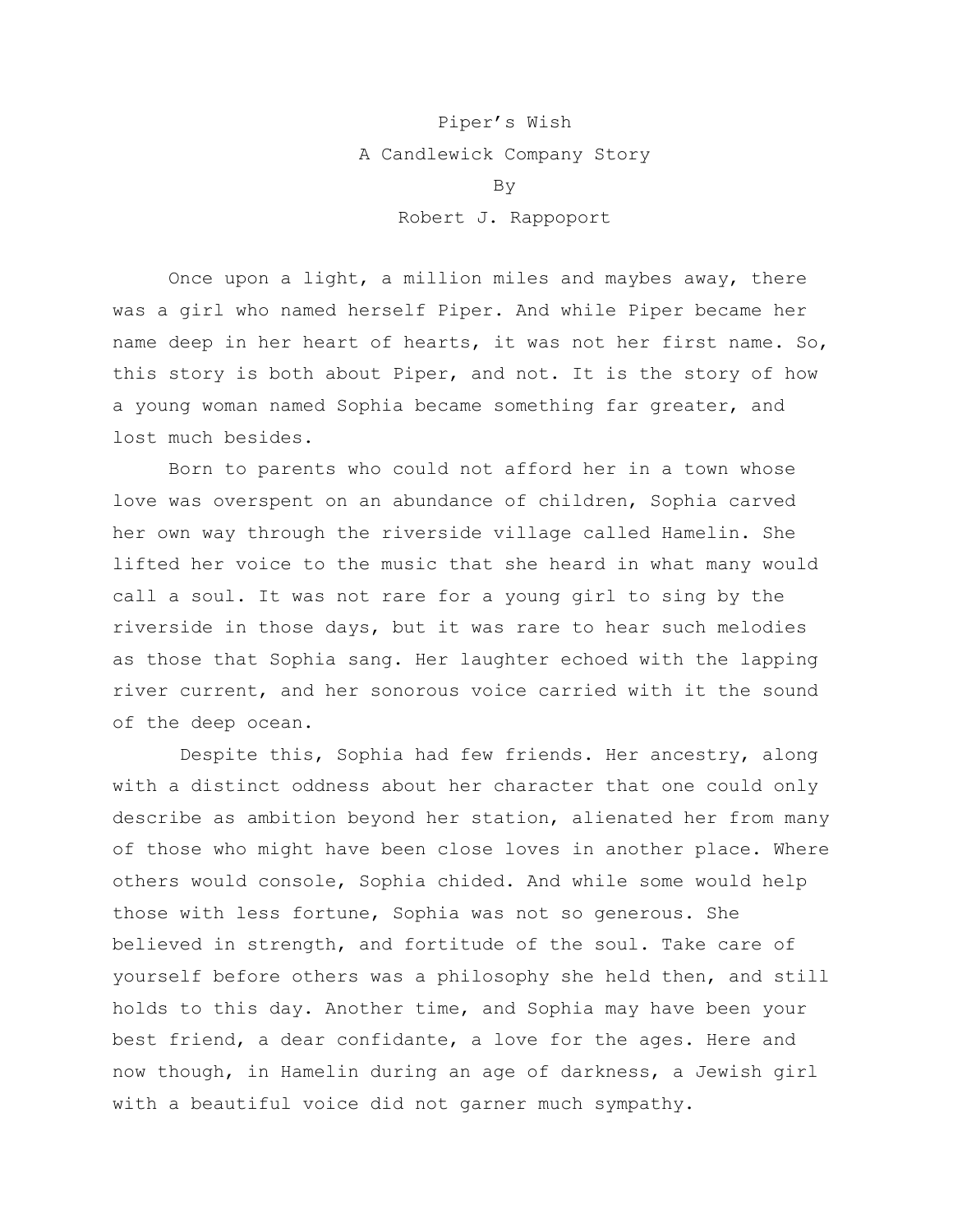As so often happens with beautiful souls that are misunderstood, as Sophia grew older her loneliness turned into resentment and pain. Her family, while loving, did not understand. Sophia's father, David, was a well-liked baker and on the council besides. He knew love from his doting wife and from the village people as a whole. He was generous, and always made more bread than he would need so that those who would have gone without otherwise would eat. In a town such as Hamelin, where roads meet and a strong river flows, prosperity could have found its way to Sophia and her family. She knew that if only her father sought for more than he had, they could do more than bake bread that whitened her hair and itched at her hands. But she could not be angry with her father. She had learned music from him. In those long hours before dawn broke, Sophia would be woken by her father and they would hum old songs from the Holy Land together. At those times, Sophia thought that maybe she could find peace in the warm smell of yeast and flame. But then the sun would rise, and the songs would end, and Sophia was left with a desire for something greater.

One day, Sophia was humming Fall to herself amidst the drifting leaves. She was hiding from her chores underneath the old wooden bridge that separated Hamelin from the wider world. Sophia often found herself by or beneath the bridge, listening to the echoes that water made as it rushed beneath the worn timber. This day, however, she heard something else on the bridge. A rumble. Normally, the road was populated by traders bringing what the people of Hamelin needed but couldn't get themselves. Things like news, and rumor, and salt. Today the roads carried a single cart across the bridge led by a single man. Sophia crept out from her hiding place to get a look at the stranger. He was tall and wore a coat that was half mustard yellow, and half red as autumn leaves. He bore the weight of his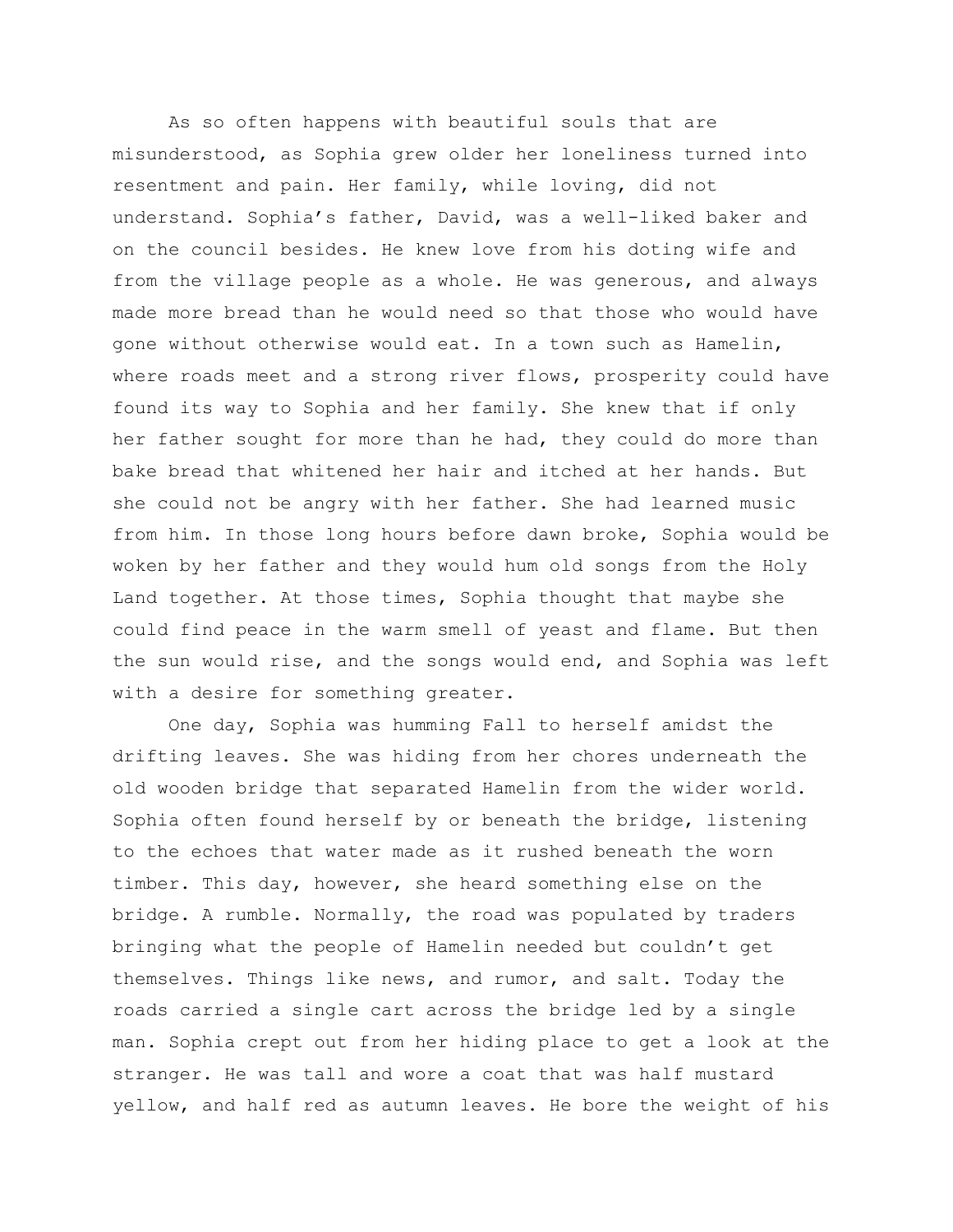cart himself, and was strapped to it with rough leathers. His burden was unadorned, but weighed down with dozens of empty cages of all sizes. The cages were filthy, as though their occupants had only recently vacated. As the man reached the other side of the bridge, he paused, and his eyes found hers. They were eyes that Sophia had never seen before, and they excited her to no end. Had she known better, she would have seen that they were the eyes of a man with no soul. He smiled, and Sophia smiled back.

"Are you a bridge troll, come to take a toll from me?" The man asked.

"Oh yes," Sophia said, scrunching up her face and rolling her eyes. "That's it exactly. You've fallen into my trap, human." She made her voice carry through the echoes beneath the bridge, and it did indeed sound like she was more than a thirteen year old girl.

"Alas." The man said, leaning against his straps. "Should've been more careful. Tell me, troll, the town across this bridge of yours, is it Hamelin? I have been traveling long to find such a place."

"And what if it is?" Sophia asked. "You may never reach it unless you can pay my price."

"Well," The man trailed off, looking vacantly at the town. "If it were, then I would pay any toll at all. Although…" He shrugged against his straps, looking wanly at Sophia. "I am somewhat occupied, could you perhaps help me?"

Sophia began to make her way up the bank she had been resting in when she paused. "What's your name?"

"My name? Is that your price, troll?"

"Alright, enough." Sophia said, "Come on, tell me who you are. You look like a bestiary, but you've no beasts. We don't trade in iron, and have no need for cages. So, out with it."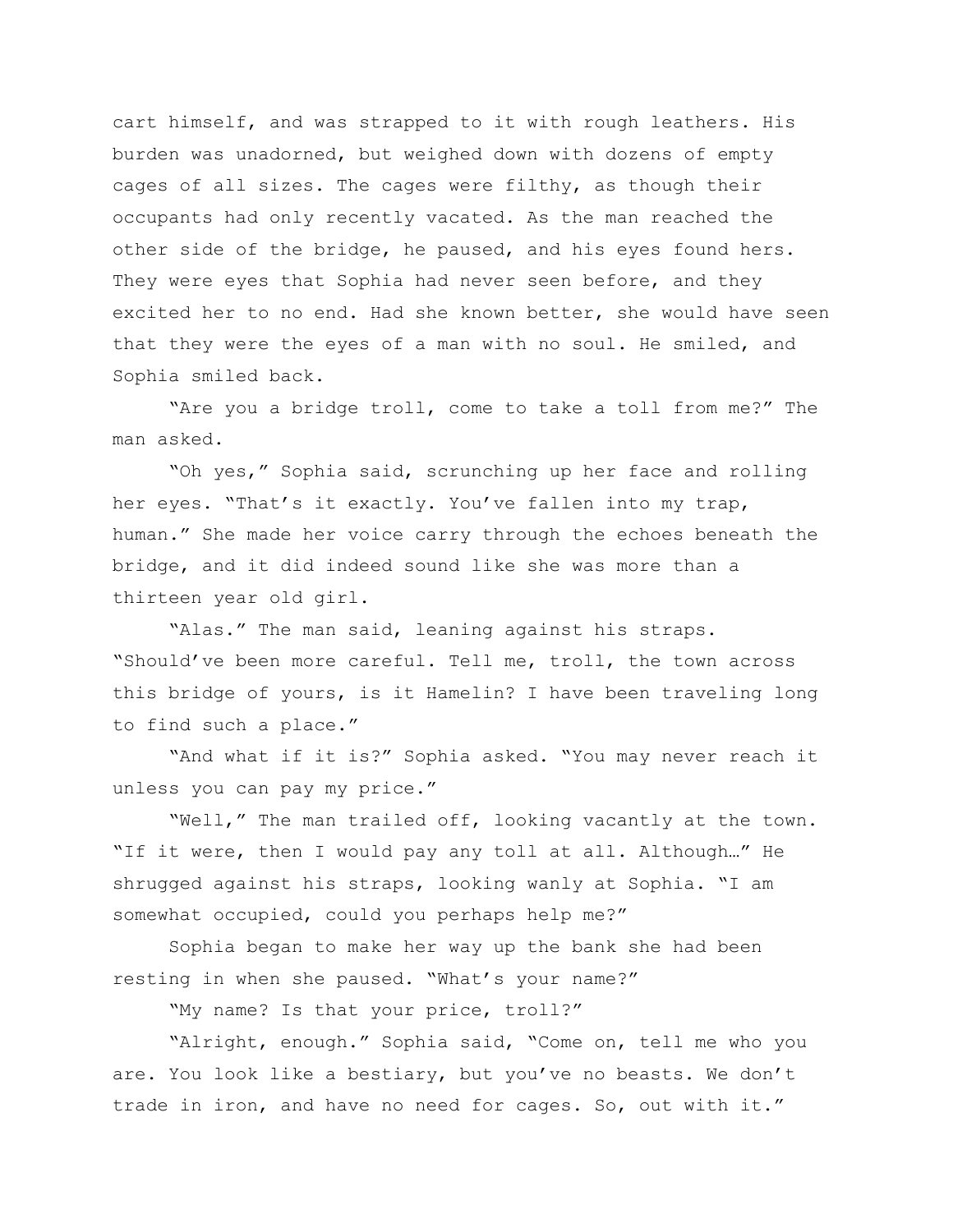The man looked taken aback, and Sophia smiled. Men from outside of town never expected a young girl to know so much about how things worked. But Sophia was both bored and brilliant, and so while other children played with each other, she listened.

"You're not a troll at all, are you?" The man asked, frowning.

"No," Sophia said, dryly, her lips quirking into an almostsmile. "I'm the fairie king. I'm a will-o'-wisp. I'm Jack of Candles! I'm a beautiful, intelligent girl. Decide whatever's the most frightening to you and answer me."

"Alright, alright." He said, raising his eyebrows. "I guess I've no choice. But, in return, you must help me carry my burden into town. I've been alone for a long time and the leather's gone to chafing."

"Fine." Sophia said, ready to be done with this. "Piper." The man said.

Sophia was about to retort back that Piper wasn't a name at all and to chide him for not taking her seriously, when she noticed that he was gripping something in his hands that she was certain hadn't been there before. Amidst the leathers wrapping Piper to the carriage, there were several thinner ones about his neck that held a smooth wooden flute. Even wrapped in all that leather, a few whispered notes escaped from it in the soft breeze. The notes hung in her head, like a song unraveled, and she stared at it instead of the man when she said: "I suppose you are."

Sophia climbed up back onto the road and, with Piper's help, they dragged the bedraggled carriage into Hamelin.

Her father was not pleased.

He cited all of the usual complaints, that it wasn't his daughter's job to help strange men, that she could have gotten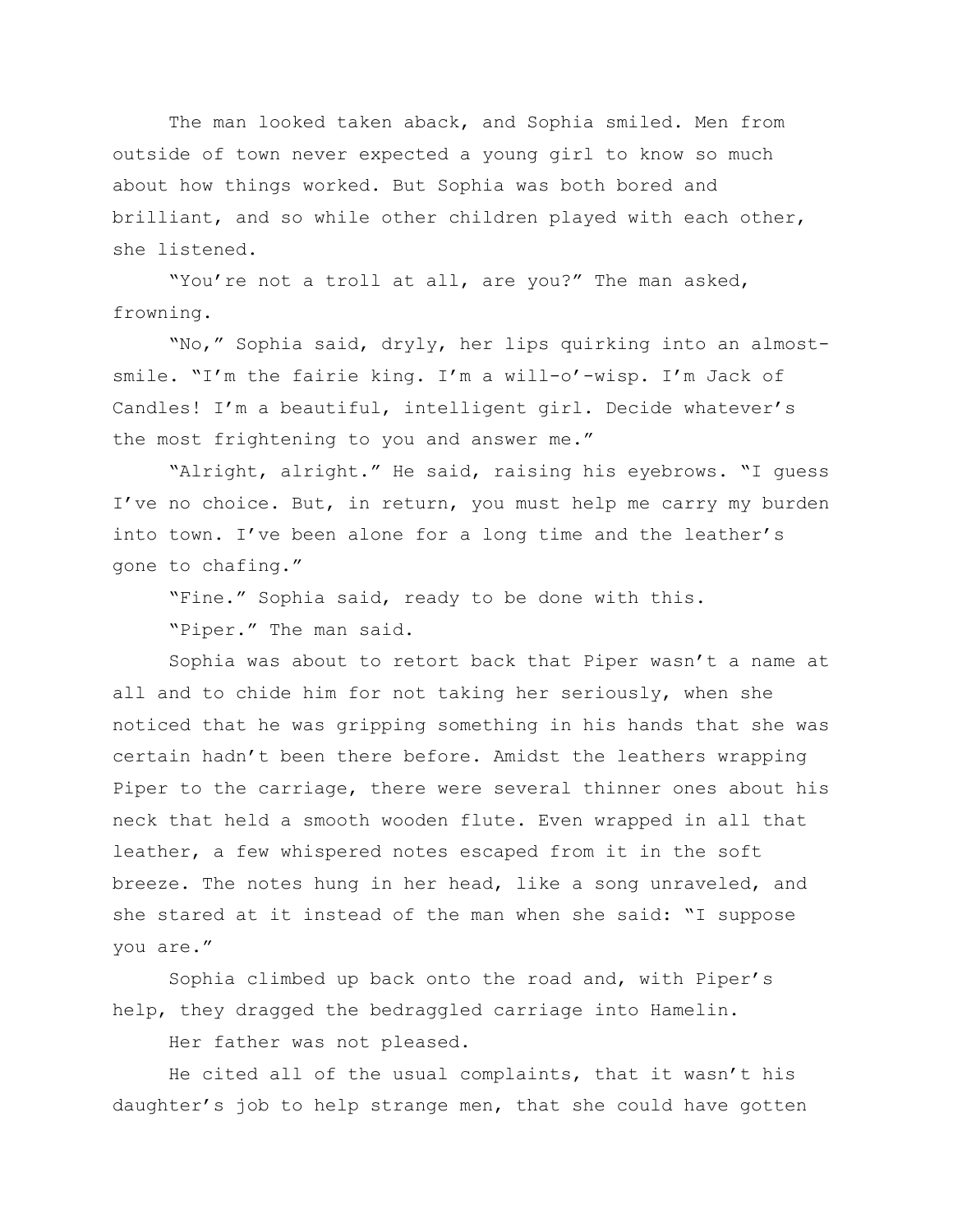herself hurt, that the man could be mad or dangerous. Sophia didn't particularly care about any of that; she had already made up her mind about Piper, and was certain that he was all of those things already. She was also certain that there was something else at work. So, when Piper was begging her father in his flour-coated bakery to at least let him speak to the council to set up his carriage on the outskirts of town, Sophia was there to help.

"Please sir," Piper mewled, "I'm certain that there is a plague coming to this town, I have ways to prevent it, if you will but pay the sum I have given you-"

"You'll stop it. Yes, I've heard this speech before." Her father said, holding a hand up to silence the younger man when he looked like he would interrupt. "No, I'll hear no more. We are not a superstitious town, sir, and while we give homage to the Church and heed our God's word on Earth, we do not heed worrymongers like yourself. I'm sorry, but you'll find no victims here, or a bed for yourself. Be gone, sir."

Piper squirmed, frustrated, and Sophia looked at him, confused. Where was the savvy, wild man who had spoken to her at the bridge? This person hardly deserved to be called a man at all, and Sophia was worried that she had made a mistake. Still, she trusted her instincts, and believed that Piper knew what he was speaking of. So, when she was certain he would not do so himself, Sophia spoke up for Piper.

"Father," She said, "What harm can there be in letting him stay in the village for a few days? Let him have a loaf. We aren't superstitious, but will we be also known as cruel?"

"I… of course not." He said, crossing his arms, always a sign that he was bending. "But no meeting," He said with finality. "I won't help a trickster, no matter what my daughter may think."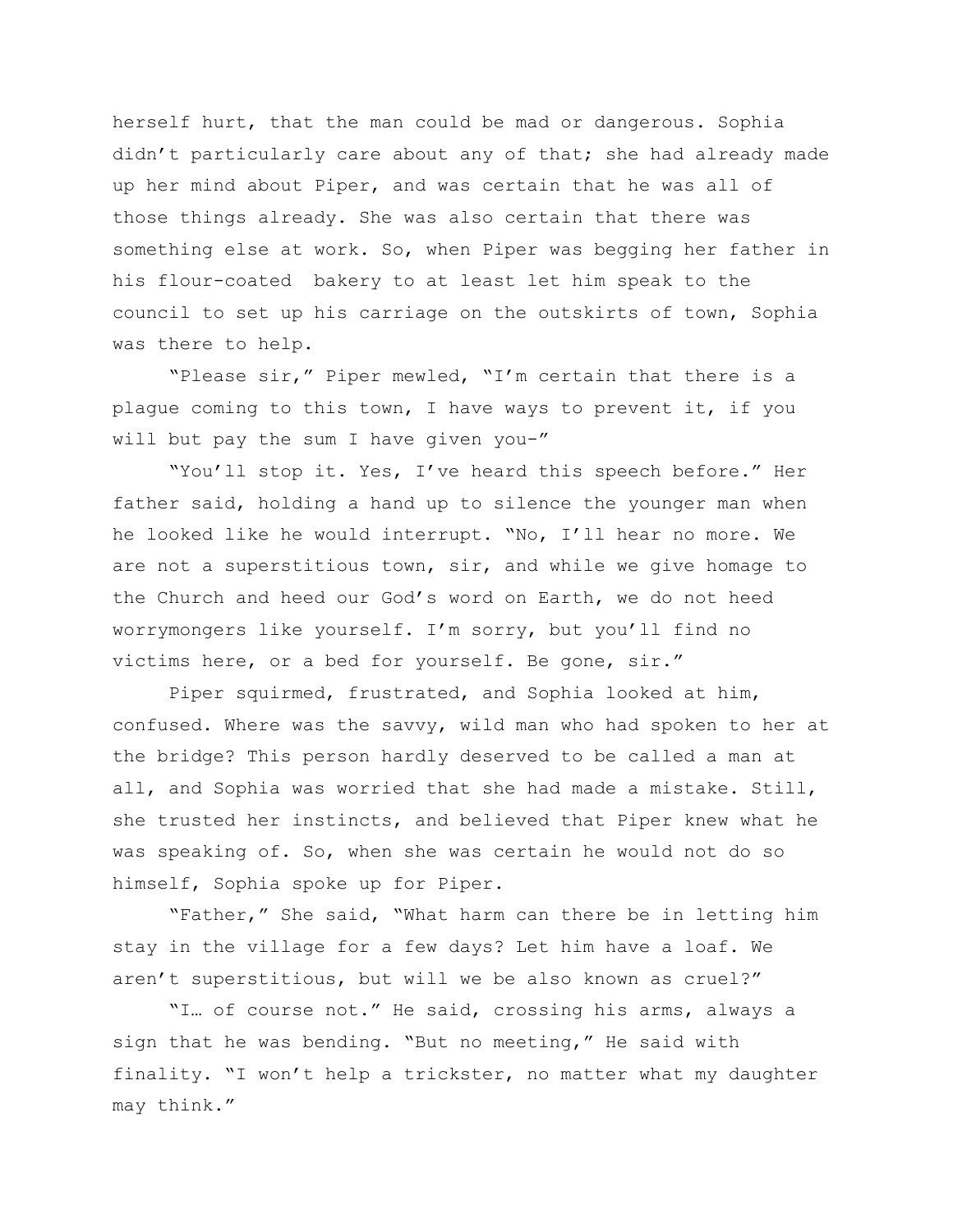"So I can stay?" Piper asked.

"Until you've caught your breath." Her father replied, already making his way to the door to let Piper out. "Now, Sophia, help him if that's what you desire. I'll even give him a loaf to send him on his way. But if I hear him spreading his foolishness to the other townsfolk, I will personally remove him."

Together, Piper and Sophia helped to spread the empty cages out in neat and orderly piles. They ranged from small like a flint box to large enough to hold a mastiff, and they were all filthy; covered in grime and what was most likely blood.

"It's not a pretty business, mine." Piper said tiredly, seeing Sophia staring at the cages after they had finished. The sun was beginning to set and mist was creeping in towards the town from the river near where they stood. Piper had set himself up as far away from the proper town as possible, so as not to offend her father and the townspeople.

"I've no friends in this world; people or animals. I fear that I'm so covered in the gore of troublesome beasts that all friendly creatures mistake me for their predators. No horse nor dog will come near me." He sighed, "Same goes for people, I suppose."

"Not me." Sophia said, stubbornly. No one would ever say that she was scared of a stranger, no matter how frightened she was inside. After listening to Piper for a while, she was sure that her first instincts had been right. The man was strange, and dangerous. She had to find out why.

"No, not you." Piper said, smiling. "But you're not normal either, are you?"

"Well, a lady could take that statement in a variety of unpleasant ways." Sophia said haughtily. Piper laughed, and his pipe whistled in the wind. It was a laugh of pure mirth, as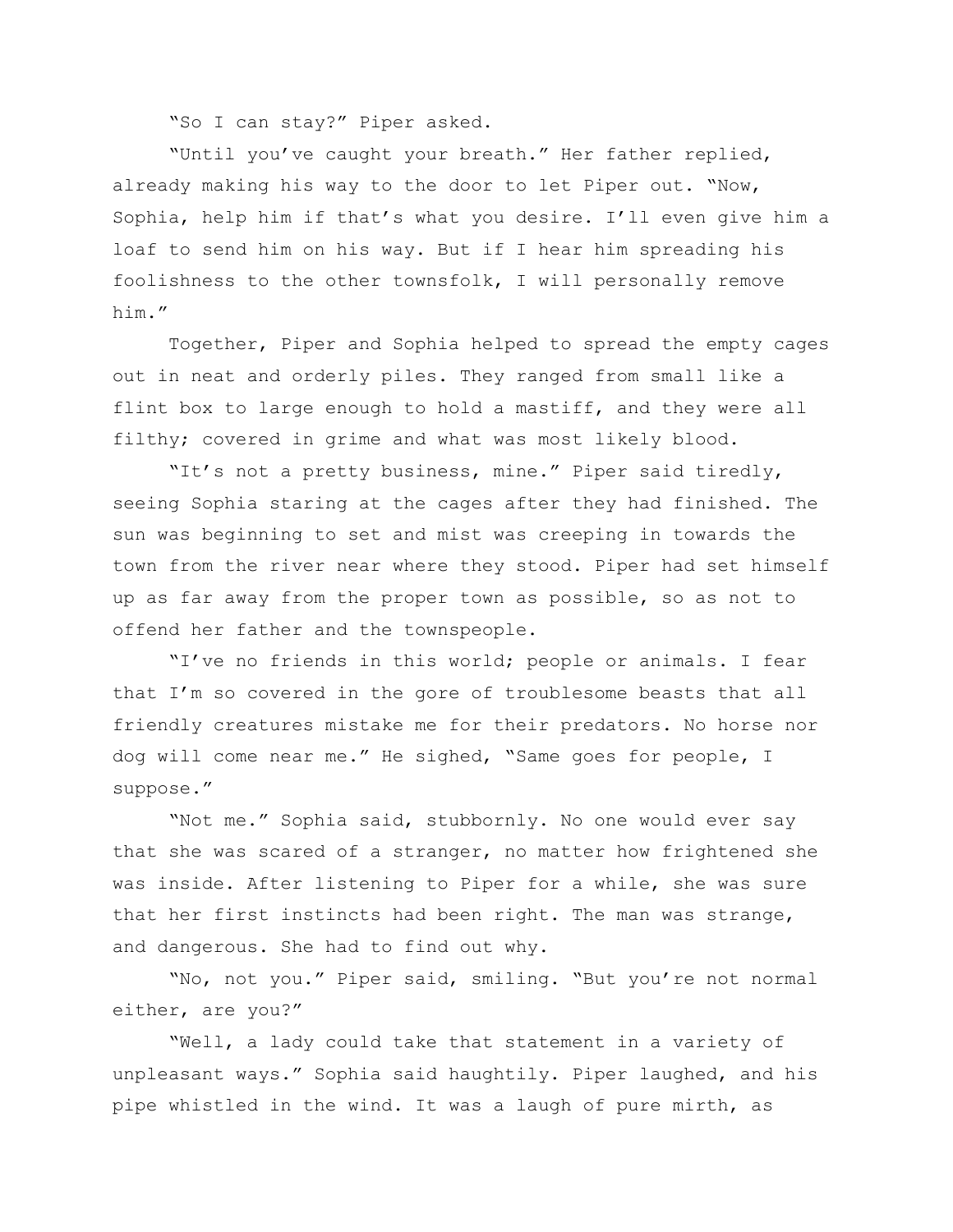though he were an instrument and joy blew through him like air. It was as unsettling as everything else about him.

"I guess, but I believe you'll have to take it as a compliment, my fearsome bridge troll."

"I'll ignore that." Sophia said, pointedly. Then, after a moment: "I wonder if it is a troll…" She mused, watching the fog rise. "That you're here for." She finished, seeing Piper's confused look.

"That would be something." Piper nodded. "I don't think I've ever seen a proper troll, let alone dealt with one. No, I'm afraid my lot in life is not one of a monster hunter but rather a shepherd of vermin. People may ignore my warnings, but I'm always right, in the end."

"You've been at this for a while then?"

"Longer than a while. Longer than forever, it feels like." "How do you know?" Sophia asked, sitting down on one of the larger cages. "About what's coming, I mean. We've heard about plagues down south, but we're a clean town. All of our waste goes downstream, our drinking water comes from upstream and a well besides. We should be safe."

"And that's all well and good, but that's not going to stop this." He grimaced and began to fiddle with his flute. "It's... something that follows brilliance, and seeks to darken it. Think of it like a dark cloud that never seems to let the sun come out for more than a few moments on an otherwise bright day."

"Why would something like that come here?"

Piper stared off towards the river for a long while, and Sophia thought that she heard his flute whisper syncopation with the current. Then he began to sing, low and sweet like burnt blackberry syrup. He sang, and Sophia stared off into the river with this strange man with eyes that saw something that no one else could.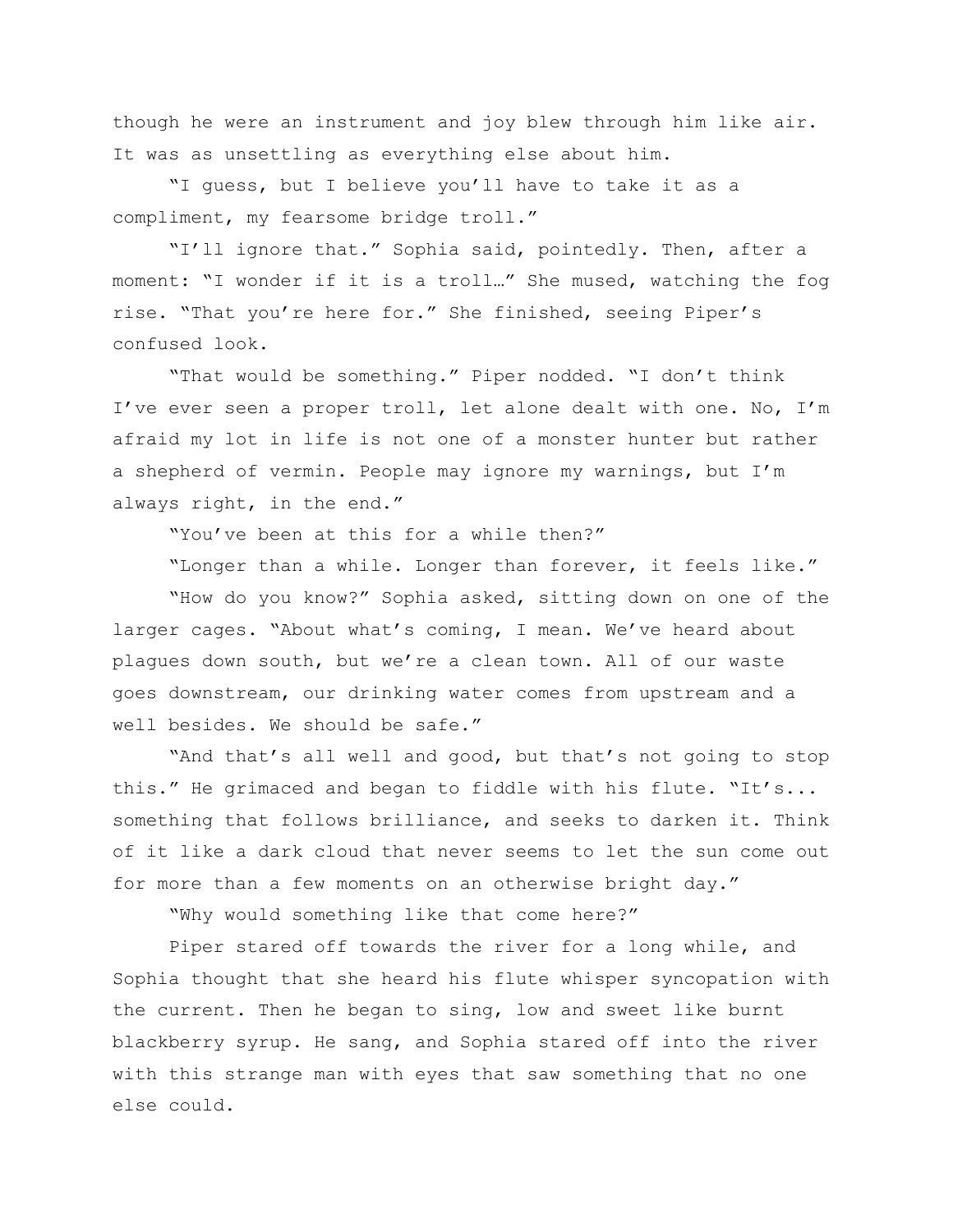*In this darkened valley land Stars rise, stars rise Rivers flow and children sigh Stars fall, stars fall Wherever will my current flow Stars cry, stars cry Only Jack and my love know Stars dream, stars dream I wish a wish that cannot be Stars know, stars know But if my love could be with me Then, oh then I might be free Stars die, stars die*

Halfway through the song, Sophia found herself humming along with him, bringing the tones of the Holy Land to bear within his mysterious melody. Their harmony, and the water, ran down the river with the deep longing of two people long denied their future. By the time the song had ended, Sophia was weeping. At the unfairness of the world that denied wishes to those who deserved them.

"Do you have a wish, Piper?" Sophia asked, wiping her nose on her sleeve.

"I do." He said.

"What is it?" She asked, thinking only too late how personal a question it was.

"When it comes true, Sophia, I hope that you'll be around to see it. I wouldn't want to spoil the surprise."

 $"B11+ -"$ 

"Later." He said, smiling. And for a moment Sophia was afraid of him, but the wind blew through the flute and washed her fear away. Just a half mile down, beneath the bridge where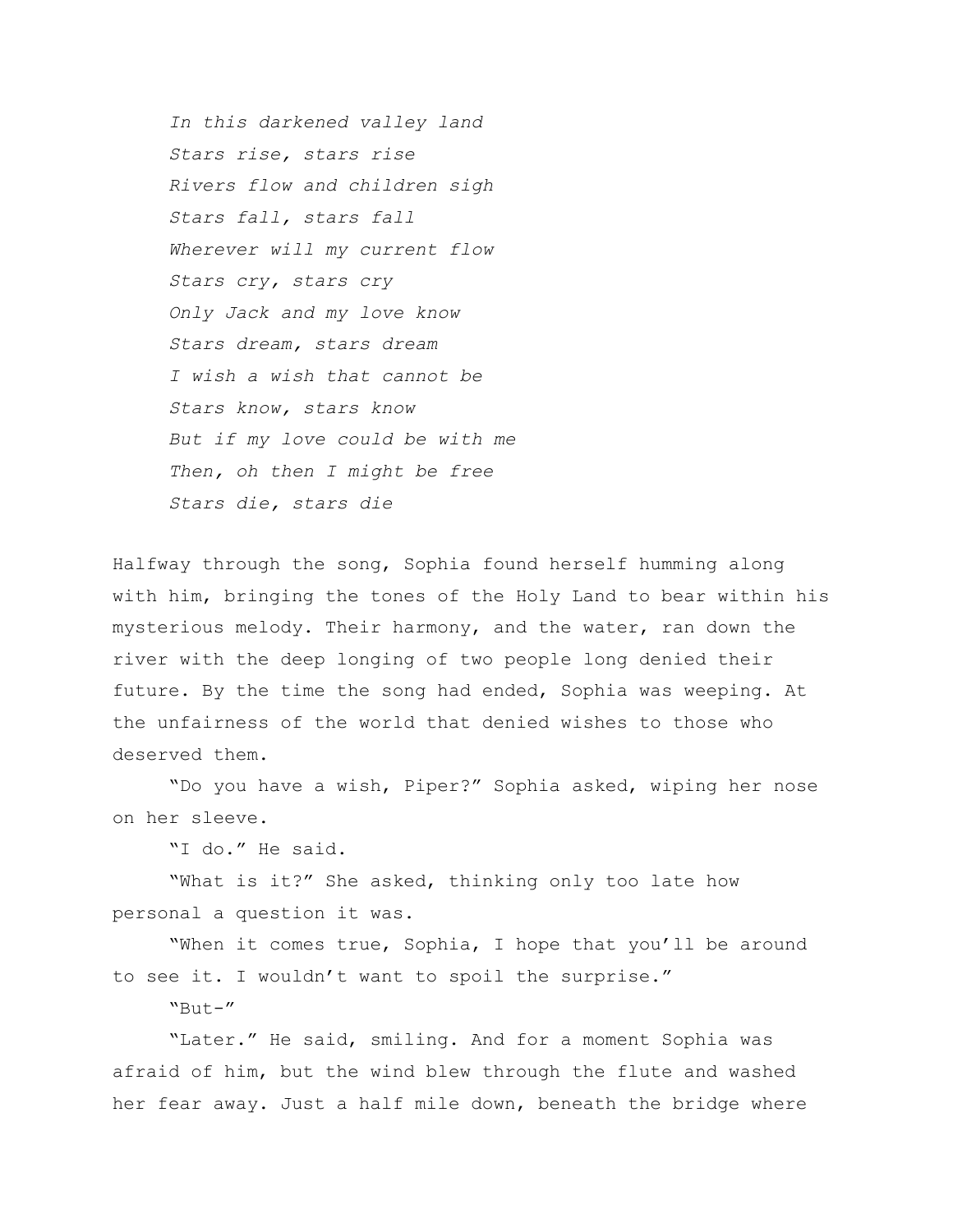this tale started, the duet's mournful song echoed; and a thousand pairs of red eyes opened.

\* \* \*

They descended overnight, like a flood from the North. No one could say where they had come from, nor could a corpse ever be recovered. The rats took their own dead, and there were so many that there was never a shortage of carriers. By the end of the first day, it was as though the streets of Hamelin had become tributaries to a river of scabrous beasts. The town was in chaos. The council, Sophia's father included, met to arrange for methods of extermination-- but nothing kept. They tried poison, but the rats vomited the contaminated fruit onto the streets. They tried to capture and kill them, but there was no cage or net that could hold the vermin. Finally they tried to purge the town, close the doors and even burned down several buildings, but the rats seemed impervious to the flames and for that matter never seemed to die at all. There was no end to the rats. And they were indeed rats-- not the small ones you might see scurrying for a morsel beneath a bench or between stones. These rats were massive, the size of the small cats that they killed. All of the animals in the town were slaughtered within minutes by the swarm; throats were torn and bodies picked clean. On the dawn of the second day, people began to fall ill. It was by the end of that same day when people began to die. Some left this world peacefully, some howling and weeping. By midnight, many were dead. No children were touched by the illness, and for this the people of Hamelin were grateful to God. If only he cared.

During these three days, Sophia was kept busy. She and her father made bread for the town, hard bread that the rats would not touch. They did not sing as they made this bread. As well, each night she would sneak out and visit Piper. She was not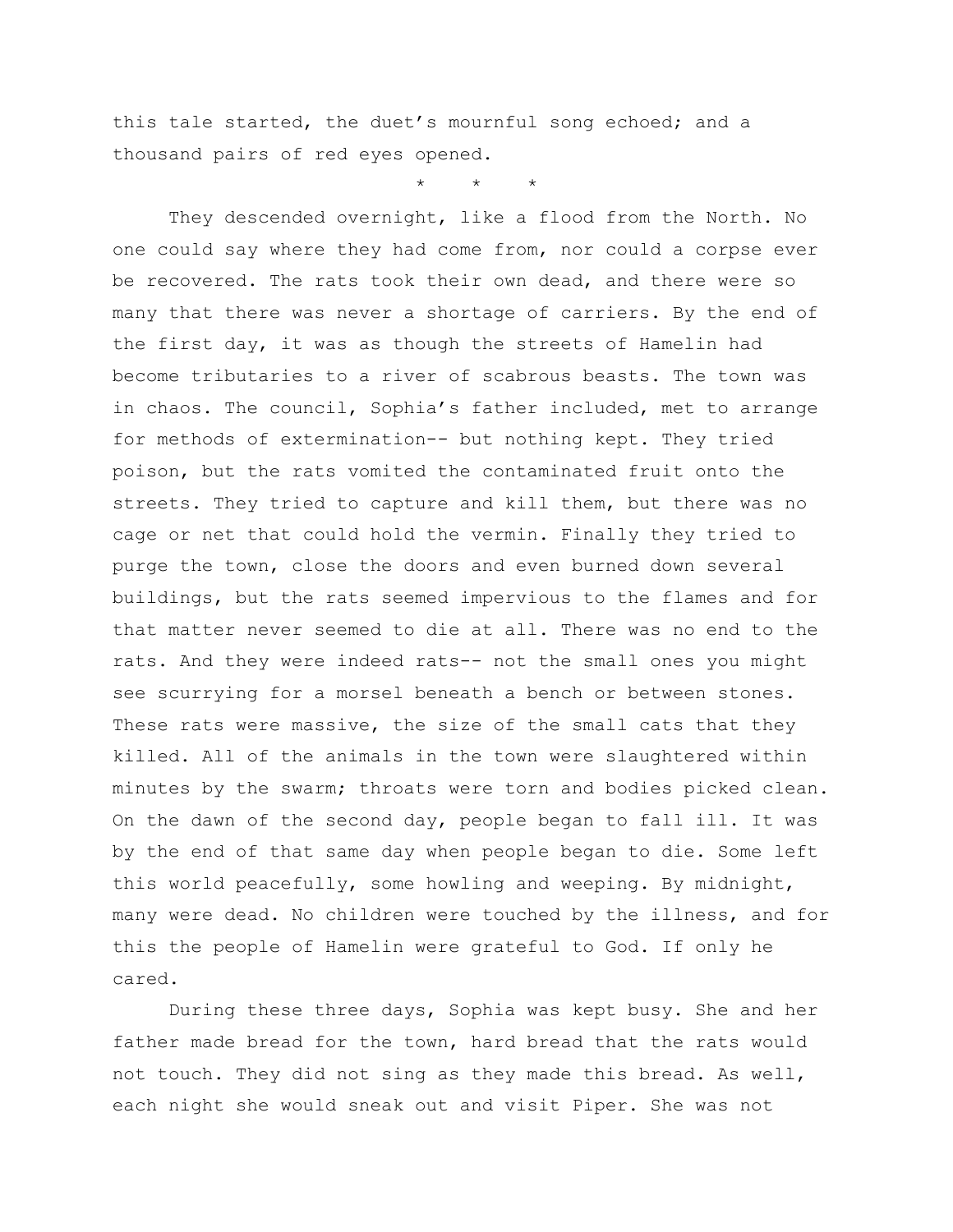afraid of the rats, as she had noticed they retreated from her as though frightened themselves. For two nights Sophia visited Piper, and for two nights she attempted to convince him to save her town.

"Won't you stop this?" She would ask.

"Not until your father asks." He would reply.

Gone was the mysterious man who played troll with her only a few days ago. In his place, Sophia found a man hard with indignity and pride. She felt the truth but denied it to herself. She could not accept that she might have had a hand in the plague that so strangled her town. On the dawn of the third day, the council called Piper from his hovel outside of the town. Sophia delivered the news, much to her father's objections, and arrived with Piper. Before they entered into the church which had become a final stone bulwark against the disease, Sophia turned to him and leaned against the door. Her lips were thin, and her hair was bedraggled and covered in flour. She had not slept.

"What are you going to do?" She asked.

"Exactly what I came here for." He replied, grimly.

"Then why did you wait?!" She cried, flinging her arms out wide as if to show Piper the ruined town before him.

"You don't understand, you're just a child." He said, and Sophia's eyes widened with hatred.

"I don't understand?!" She asked incredulously. "Then, Piper, help me to. Help me understand why if you have this power you didn't help people from the start. Altruism is always repaid, or did you not learn that in whatever shack you were born in?" Piper laughed cruelly, then shook his head. "You don't believe that, I can see it in your eyes. The strong survive, isn't that right? A price always has to be paid, Sophia, always. The world doesn't work for free, nor does anything else.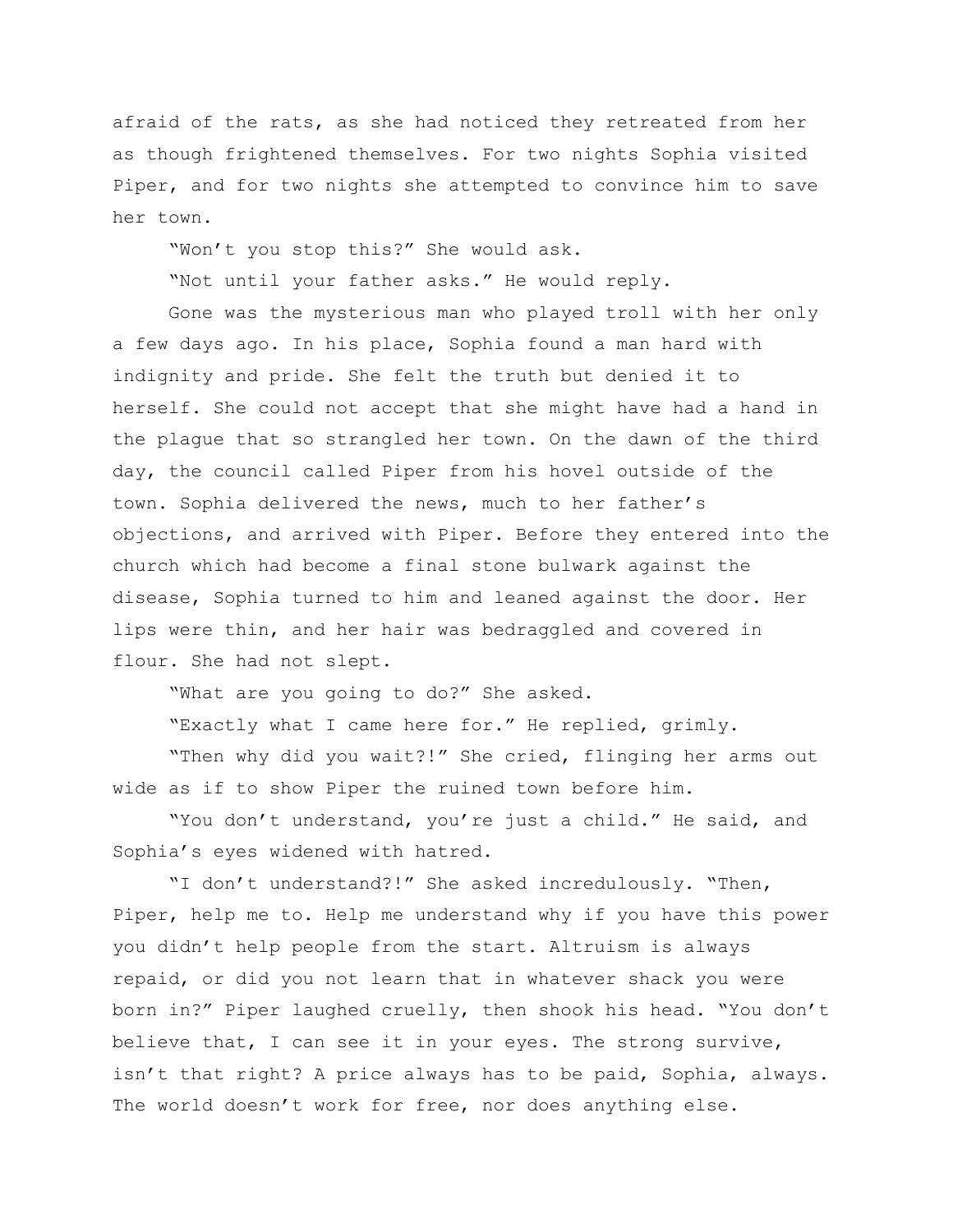Everything has a cost. If you don't understand that, if your town doesn't, then it's you who are backward, not me."

"Leave." Sophia said. Rage dripped from her mouth, and she could feel bile mix with flour in her throat. "Take your misery with you. We can stop this ourselves."

"No, you can't." Said Piper, simple as that, and Sophia believed him. She hated him, she knew what he had done, but she knew it was true. They couldn't stop it. They needed him. "Move." He said. And she did. He opened the massive church doors easily, and Sophia was almost surprised. She might have thought that a church would not so casually allow evil to enter into it. As he passed the threshold, Sophia followed him. He strode determinedly down the aisle to the pulpit where the council stood. They opened their mouths to speak to him, but he walked straight past, and only turned to face them when he stood behind the lectern like a priest about to give a sermon.

"I am ready." He said.

"Sir," Jacob the Tailor began, his voice hoarse from screaming the night before as his wife had died in his arms. "Please, we beg you to help us. We've never seen an infestation like this, and you surely come as a gift from god."

"Quite," said the Priest, "I believe that you were sent to us as providence against this plague. If only we had heeded you sooner…" At this the whole of the council glared ferociously at Sophia's father, who looked enraged, but remained silent. Sophia wanted to scream.

"Had we but listened, we may have avoided this tragedy. So now, we are willing to hear you out. Name your price, and we will pay it. We only ask that you rid us of this calamity."

Piper nodded slowly as the council spoke to him, and, unsmiling, began to list his terms. It was an otherworldly sum, and would leave the town destitute for years to come. The people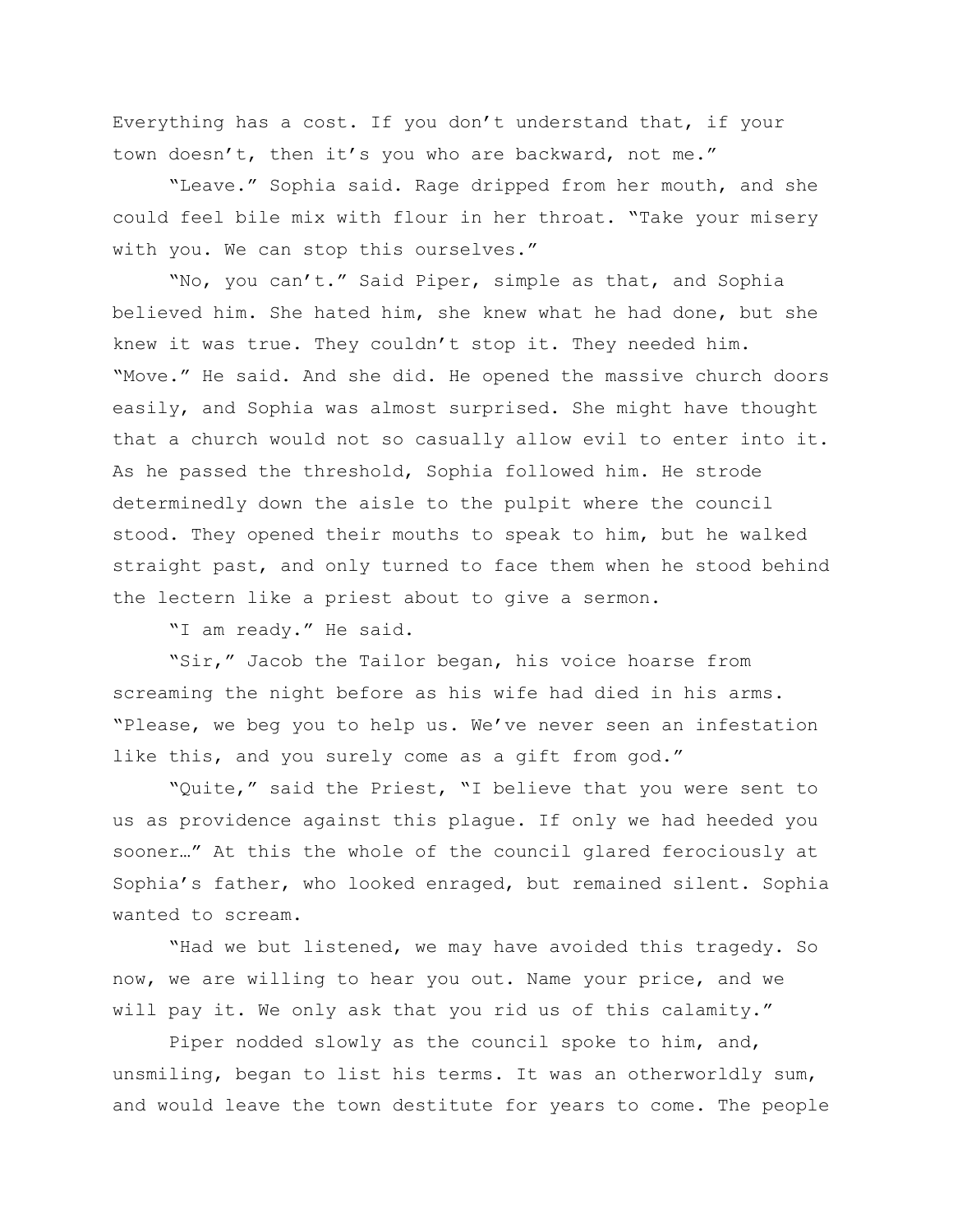of Hamelin exploded into not so discreet whispers of poverty and the unfairness of god, and yet...

"What choice do we have?" The Priest sighed. "We will, of course, pay you your fee."

"Wonderful." Piper said. "Please, follow me outside if you wish. You'll want to see what you've bought." And with that he marched down from into the throng of villagers who parted for him readily. Some followed, with Sophia in the lead. Others stayed behind, speaking their quiet furies. The church doors closed behind those who remained, and Sophia heard the heavy lock click.

"Cowards." Piper chided, quietly.

"You didn't give them a choice." Sophia said as they made their way towards the well that marked the center of town. The rats that carpeted the streets spread out away from them, weaving in between legs and chirruping peacefully. Sophia thought, for a moment, that the way the rats cavorted now made them seem almost cute, like small dogs at play. Then the light changed, and she saw the blood on their whiskers.

The wind was still, and Piper's flute was silent. As they reached the well Piper stood up on its stone lip and balanced himself joyfully, like a child preparing mischief. Still he did nothing wondrous, nor magical. The rats began to gather around the townsfolk, with Sophia and Piper in the center.

"Everyone." Piper interrupted, his eyes alight for the first time since Sophia had met him. "Watch closely."

The rats suddenly surged at Piper's words, fear alighting in their red eyes. The townsfolk screamed, and Piper smiled, still doing nothing. The rats were almost upon them. They scratched at ankles and at the hems of dresses. They climbed torn cloth. Sophia could almost hear amidst screams the rats' terror; whatever Piper was about to do, they did not want it to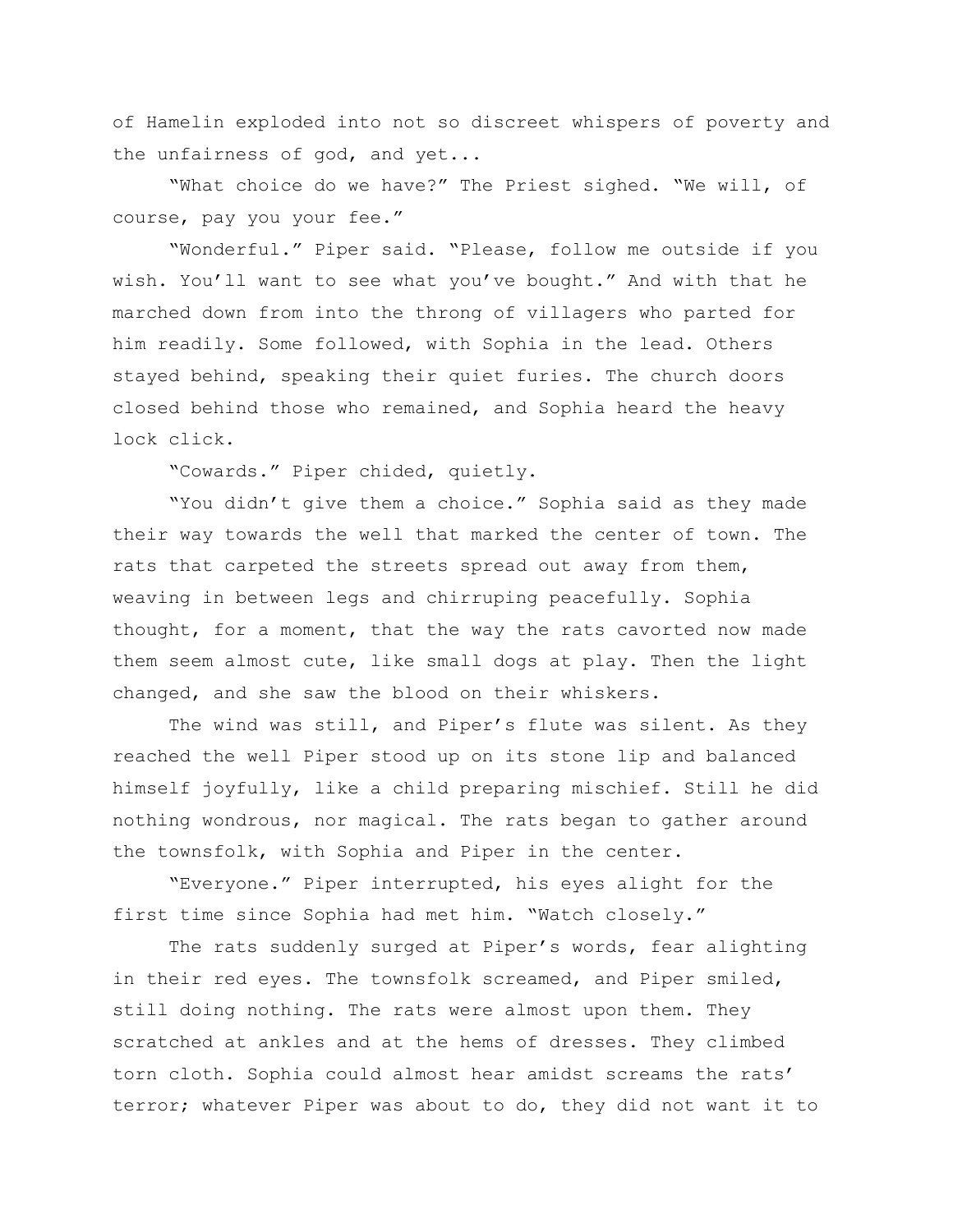happen. Piper lifted his flute to his lips, and inhaled. The world seemed to still, the wind blew.

Then Piper began to play, and sound crashed over Sophia's mind like a flood.

 $\star$   $\star$ 

Sophia woke to music. She didn't open her eyes; she had been having a wonderful dream. In her dream, she was marching with thousands of children, her age and younger. They were marching up a flower-crusted hill. The flowers were sometimes blue, sometimes red like berries. As they marched, Sophia heard a tune at the hill's peak, and she tried so hard to see who was making such wonderful music. It sounded of cornucopia, and eternity. However, the sun was in her eyes and she could not see who was playing. She could smell the flowers though, and they smelled so wonderful. Sweet and heady, like rising yeast. Moving like sweet molasses, they journeyed through the flowers towards the ultimate pinnacle. Sophia knew that if she could only finish the dream she would find what she had been seeking her whole life.

As she lay there, feeling more than hearing the sounds all around her, Sophia willed herself back to sleep. If only she could finish the dream… but it escaped her. She opened her eyes to see her father and mother looking down at her with bedraggled expressions of worry.

"Thank God. Thank God." Her mother whispered. She was barely audible over the sounds of celebration, and a song just out of earshot rang in her head. Sophia's father hugged her tightly, as she strained to hear what she had thought was jubilation.

"You're alive." Her father said, and again, he too spoke maddeningly soft. Could they not understand how quiet they were?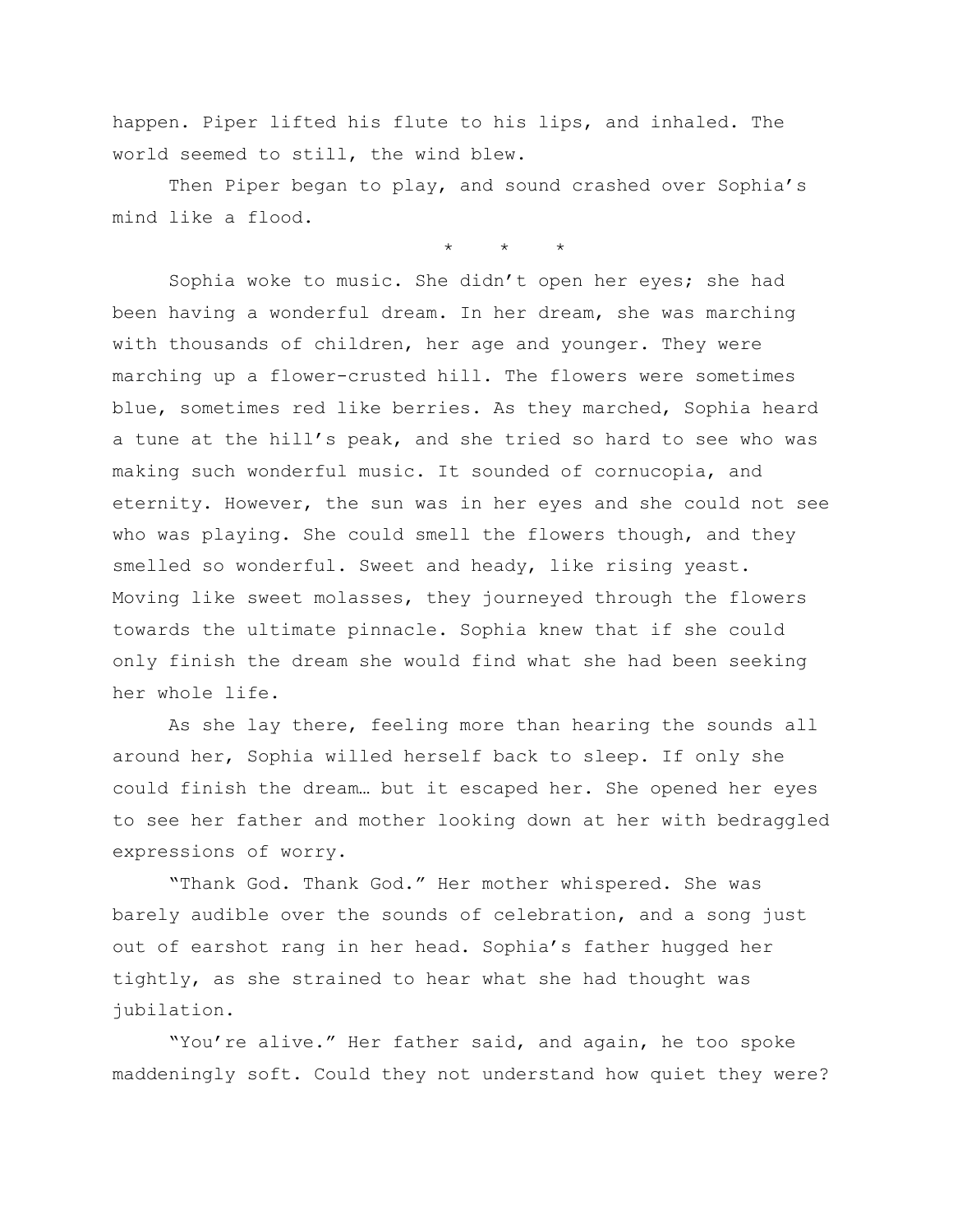"Of course I am. Speak up, I can't hear you." Sophia said loudly, struggling out of her parent's grip and standing. Suddenly her vision went spotty and Sophia was filled with nausea. After a moment her eyes cleared and she saw that she was back in her home. Her parents had lain her on her bed, using what seemed to be the blankets of the entire town to make the straw mattress more comfortable. Instead, she felt smothered. The room was dark and damp, and a large plank of wood covered the window. It was like Sophia had not truly woken up at all.

Sophia sat up again, this time more, carefully. The music was so loud, that she could barely get her bearings. She didn't know how long she had been asleep, nor where the rats had gone. Was all lost? Had Piper, despite his promises, failed to rid them of the vermin?

"What happened?" She asked. Her parents looked at each other before smiling anxiously.

"All that matters is that you're safe, habiba." Her father said, brushing hair from Sophia's eyes.

Her mother said something, Sophia could see her lips move, but it was so quiet against the sound of the music that she could not make it out. She asked her to repeat it, and she did.

"You were asleep for days, we thought you would never wake. But you are here, and we are blessed."

"What?" Sophia asked, incredulous. She held up her hands when her mother, looking worried, began to repeat herself again. "No, I heard you. But how many days? What's happened? Who is playing the music? Is Piper still here?"

Her parent's eyes darkened, and her father's thick eyebrows drew together in anguish. His face wrinkled, and for the first time in her life, Sophia thought that her father may one day become old.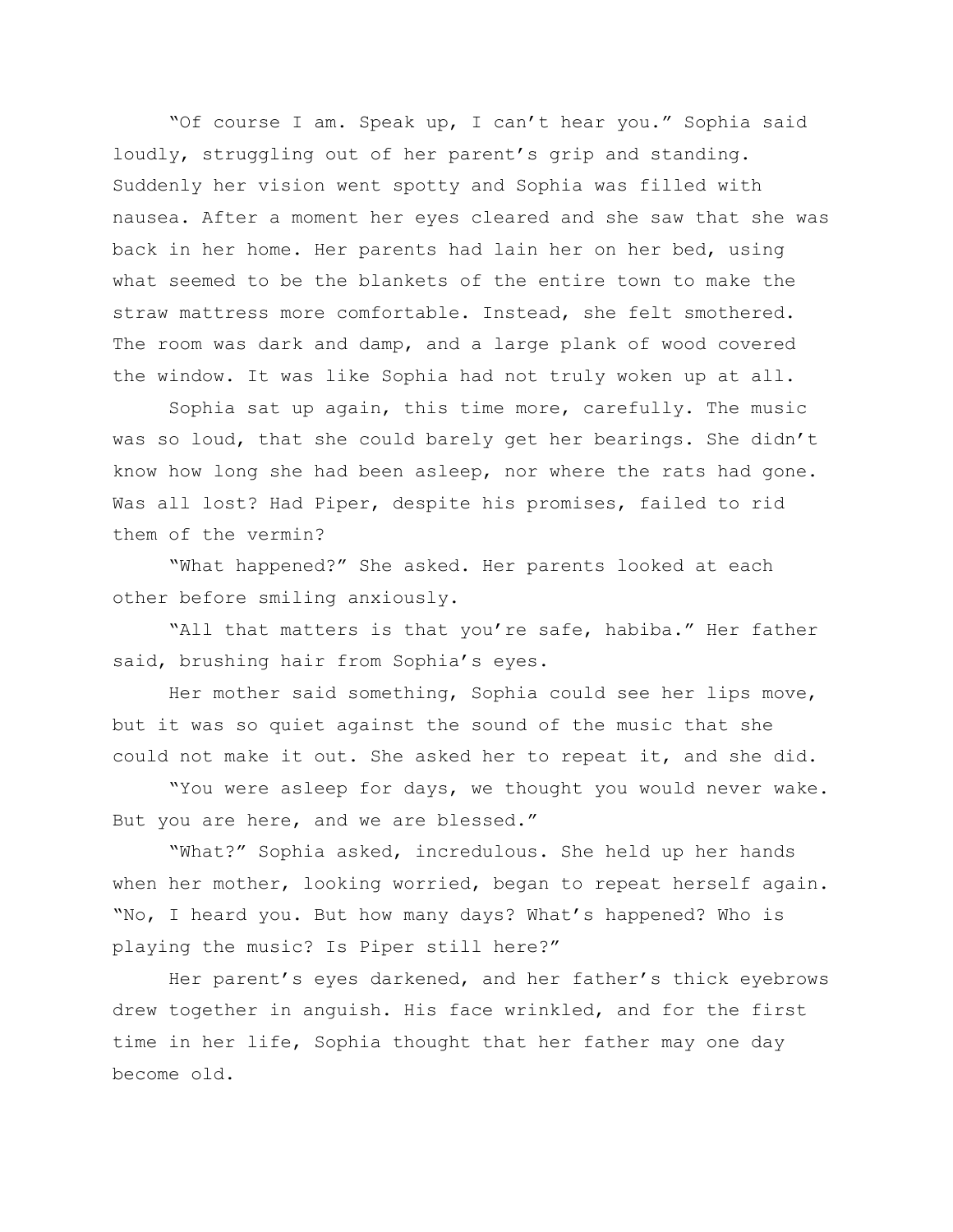"No, that man is not here." He said after a moment. "He took what he wanted, then left."

"He took the money?" Sophia asked. "I had hoped-" She stopped at the look on her father's face.

"He did not take the money." Her father said, his eyes closed. "We… the council would not pay him." He held his head back to hide his tears from his wife and daughter, and especially from himself. "After the rats vanished and you collapsed, they refused to pay him. You had been hurt!" He said angrily, and Sophia's mother flinched. "I… we didn't know what else to do. He could not wake you. Or rather, he refused to. He said…"

"She has her own song to sing." Her mother said. "We did not understand, and the council demanded that he leave."

"He was furious," her father continued. "He picked his flute right back up, and began to play again. And then…" He stood up and pulled the wood from the window. Where Sophia had expected to find the source of the music, she saw nothing but an empty street. There was nothing outside, as though the rats had scoured the streets of everything but the dirt beneath their feet. There were no chickens, no goats, nor were there any children to play with them.

"He took them." Her father said, facing Sophia directly so she could hear him. "He took every single child. We don't understand it, but when he began to play, they all stood and marched out with him. They… they were smiling, Sophia. They smiled like you did while you were asleep." Sophia's father held her head against his chest, and she could smell sweat and flour. He sobbed quietly, and while Sophia still could not fully grasp what had happened, she allowed her father this moment. But only a moment, the music throbbed in her head, and she felt as though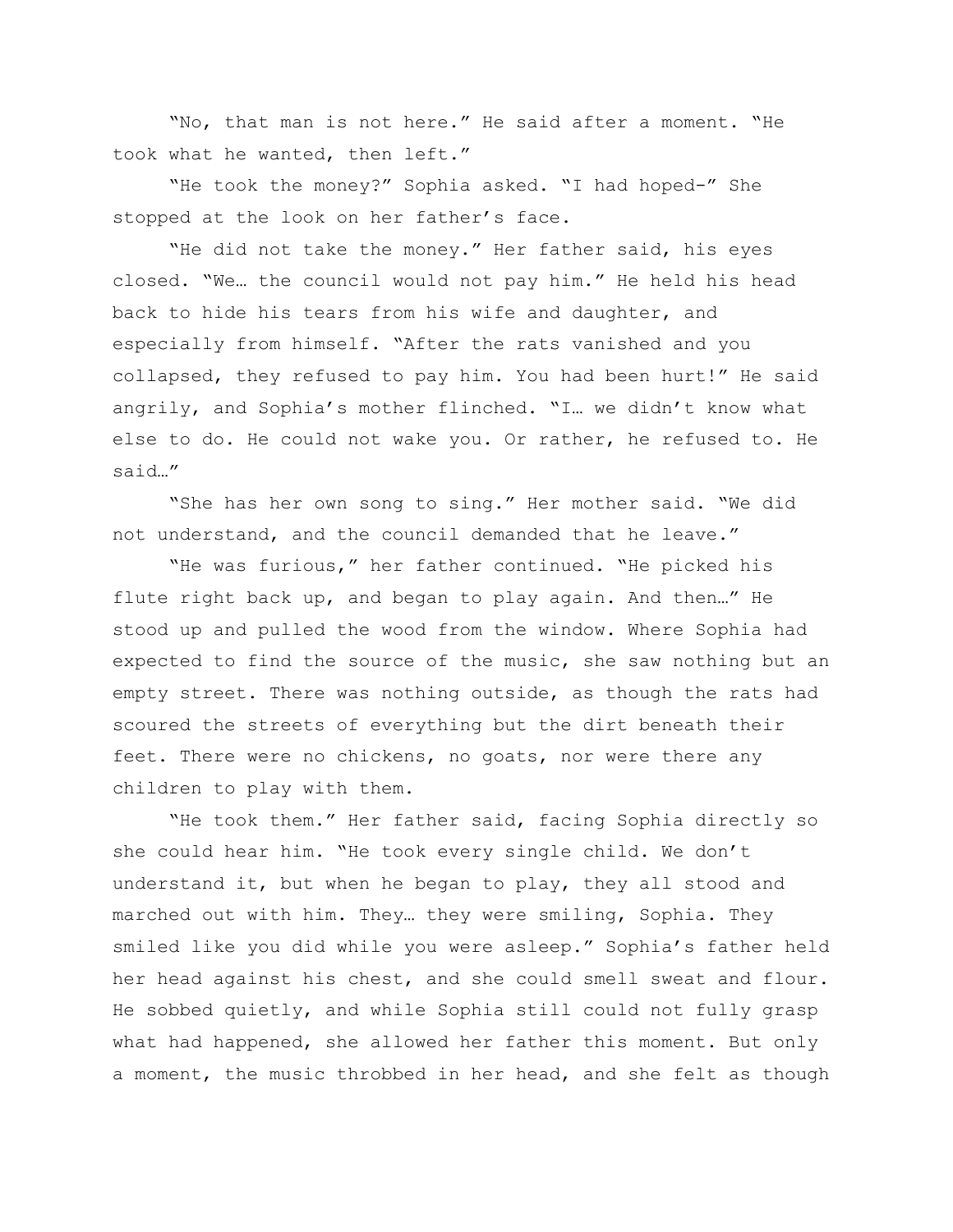her heart would jump out of her chest. She pulled herself away from her father and leaned against the windowsill.

Sophia wanted to run a million directions at once, all of them, but one, away from Hamelin. Some directions were in that of revenge, to find Piper and stop him. Some were of fear, to flee this town and hopefully escape the half-finished song. But that one direction kept her frozen, that desire to run back into her father's arms and weep. She wished that she could not believe what she was hearing, that Piper would never do this. But...

*"I wouldn't want to spoil the surprise…"* Is this what he had meant? Had this been his intention all along? Rage born of betrayal and confusion began to build inside of Sophia's heart, burning her up and blocking out, for the first time since she woke, the rat-song. For that was what it was, she realized. The half-finished song that linked the rats to Piper, the song that she had helped him complete on that evening by the riverbank. That was why she could hear it still, it was her song too. This was her responsibility, and while she wanted to run in as many directions as there were stars in the sky, she knew that there was only one way that she could go.

"Why?" She asked, and she realized suddenly that she was crying. She wiped her tears away roughly.

"What is it habiba?" Her father rushed to her side, afraid that Sophia would vanish into smoke any second.

"Why didn't you listen to me?"

Her father had no response. His silence was answer enough.

"Still." Her mother said, gripping her daughter tightly and speaking into her ear. "You're still here. The town still has one child. You'll be beloved, Sophia. This village will raise you together, and we will all love you even more now than we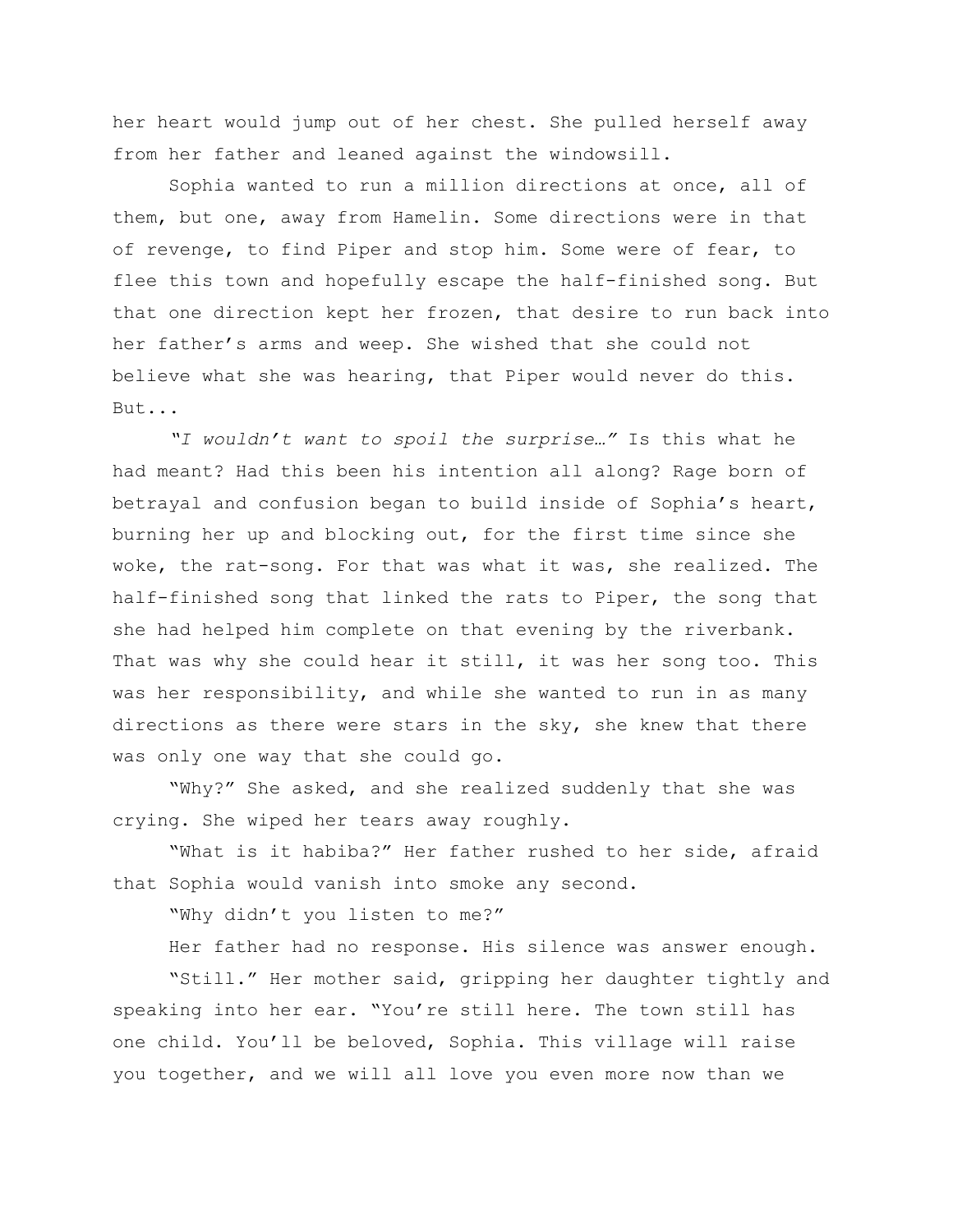already did. So sit down, habiba. Sit, and let me get you something. You must be thirsty."

Sophia's mother moved off, taking her father with her into the next room. By the time they came back with the water, Sophia had gone.

\* \* \*

At first Sophia ran without any thought as to where she was going. She traveled to the bridge first, moving quickly and quietly lest the townsfolk find her. She knew that if they saw she had left they would do anything to stop her. Sophia thought she remembered a story then, a story much like her own, where a child was left behind. He was made lame by the town, so that he could never escape. Sophia knew the risks of leaving, but she could not lay in bed like a princess with the song so powerful in her head and Piper's will weighing so strongly on her heart. She crossed the bridge and continued running to the beat of the music that was driving her mad.

Sophia was surprised at how easily she found Piper. All it took was for her to follow the music in her mind. It grew louder and more complex when she faced the direction he was heading, and if she kept on the same path, it came so tantalizingly close to finishing that she felt as though she would lose her mind. Despite the ease her ease in tracking the man, it still took her several days to catch up. In those days she ran and ran and ran, eating food she had stolen from her home only when she had to and sleeping not at all. Each time she closed her eyes she could feel herself being drawn up that flower-crusted hill by the inexorable tune. In the late times when she was awake, she would stumble forward in the dark, with no candle to light her way.

Sophia found her way to Piper on the eve of the third day, by the time it was dusk. She found a small grassy hill where a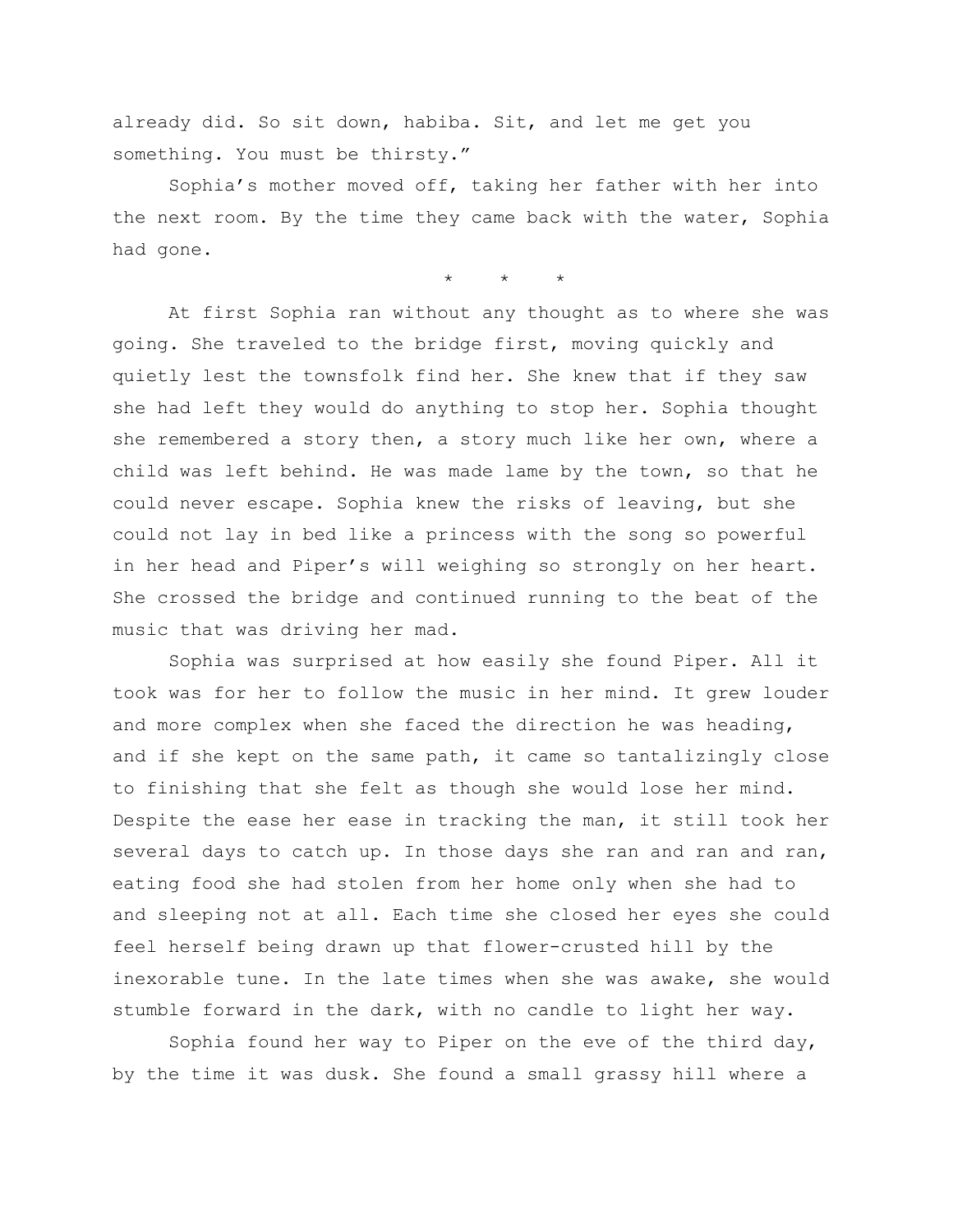familiar tent had been erected, and several cages were full of terrible red eyes.

Piper saw Sophia, and the moment their eyes locked, the song faded from her mind, and Sophia knew peace. She wanted to weep for joy, to embrace the man who had alleviated her sorrow. But her purpose was clear, and she stood strong before him.

"Whatever are you doing here, young bridge troll?" Piper asked teasingly. He was sitting on one of his cages full of rats, smiling out at her. There were more cages than she remembered, and they were all replete with their contents. Standing behind the cages, looking like ill-cared-for dolls, were the children of Hamelin. They were hunched and hollow, their eyes focused on something both inward and far away. They were empty and smiling vacantly.

"I'm here for them." Sophia replied, pointing to the children. Although she was less sure now than she had been. Something wasn't right here, they weren't right.

"Oh, them?" Piper said, tousling the hair of a young browneyed girl named Margaret. She seemed pleased, although it might have been the light of Piper's fire playing tricks with Sophia's eyes. "Yes, fine. Go ahead then. Take them." He gestured and the children all moved in unison towards Sophia like wooden puppets. Sophia backed away, horrified. "Stop it!" She cried, and the children stopped. Piper was not smiling anymore.

"What's with you, kid?" He asked, his accent changing almost imperceptibly. "You've been off since I met you, but I didn't think I'd find someone actually interesting down in that town. World's still full of surprises I guess." He didn't seem pleased by this revelation. "Tell you what, you want the kids, you can have them. My power over them will break soon as you cross the river. But... " He kicked the rat cage he was sitting on, and the vermin inside began to squirm unpleasantly. "I'll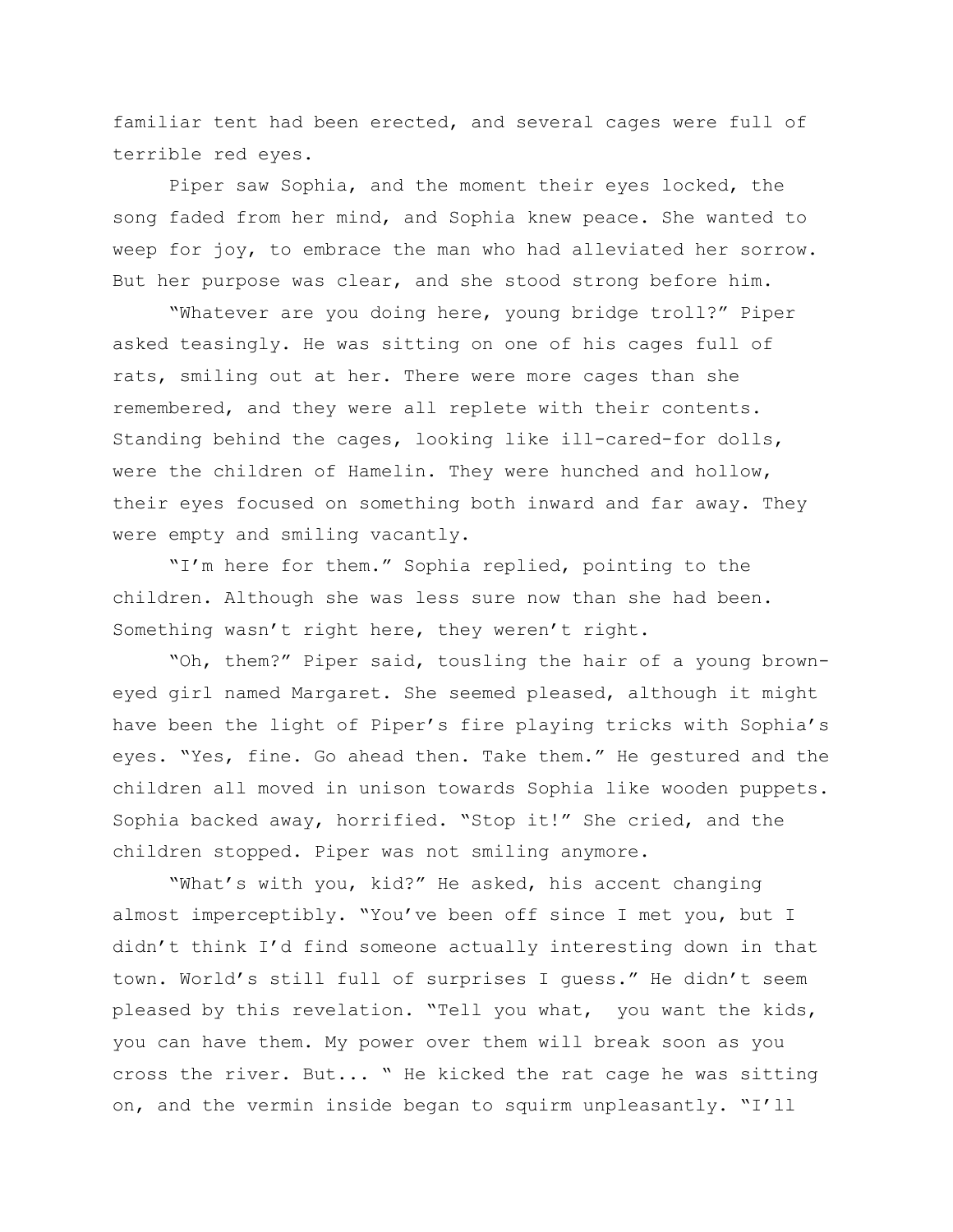stick around here until sunset tomorrow. In case you want to come with me."

"Why would I ever want to see you again, Piper?" Sophia asked cruelly, turning his name into a curse. She gestured for the children to follow her. She turned her back on the hideous man and took the children of Hamelin back down the hill.

"They'll never understand, Sophia." He called, although she could barely hear him over the growing sound of music. "You're special. You deserve more than they can give you. I wish you could understand that!"

Not all wishes come true, she thought. Traveling with her new coterie back into town.

It didn't take long for Sophia to find her way into Hamelin and across the river. As soon as the water was beneath them, the children began to stir, and she could feel the mysterious hold over them begin to break. Piper's song now seemed to exist only for her. Despite this, however, the children did not speak. Instead, they all grouped together and wept silently.

"Why did you take us away?" A younger girl pleaded, grasping at Sophia's pantlegs. "We were in heaven, and you've taken us back down into hell."

"No…" Sophia said, staring straight at the girl's mouth, trying hard to understand her over the music. "No, you're safe now. You'll see." Then the parents came. First they were confused, as though Sophia had indeed brought their children back from the dead. Then there was celebration, as hugs were given and names exalted. Then, there was silence, as the children continued to cry and mourn the loss of salvation. It was, for them, as though all joy was gone from the world, and no wish on earth was within their grasp.

"What did you do?" Asked the Priest, accusingly. "What sorcery did you work to bring these souls back from heaven?"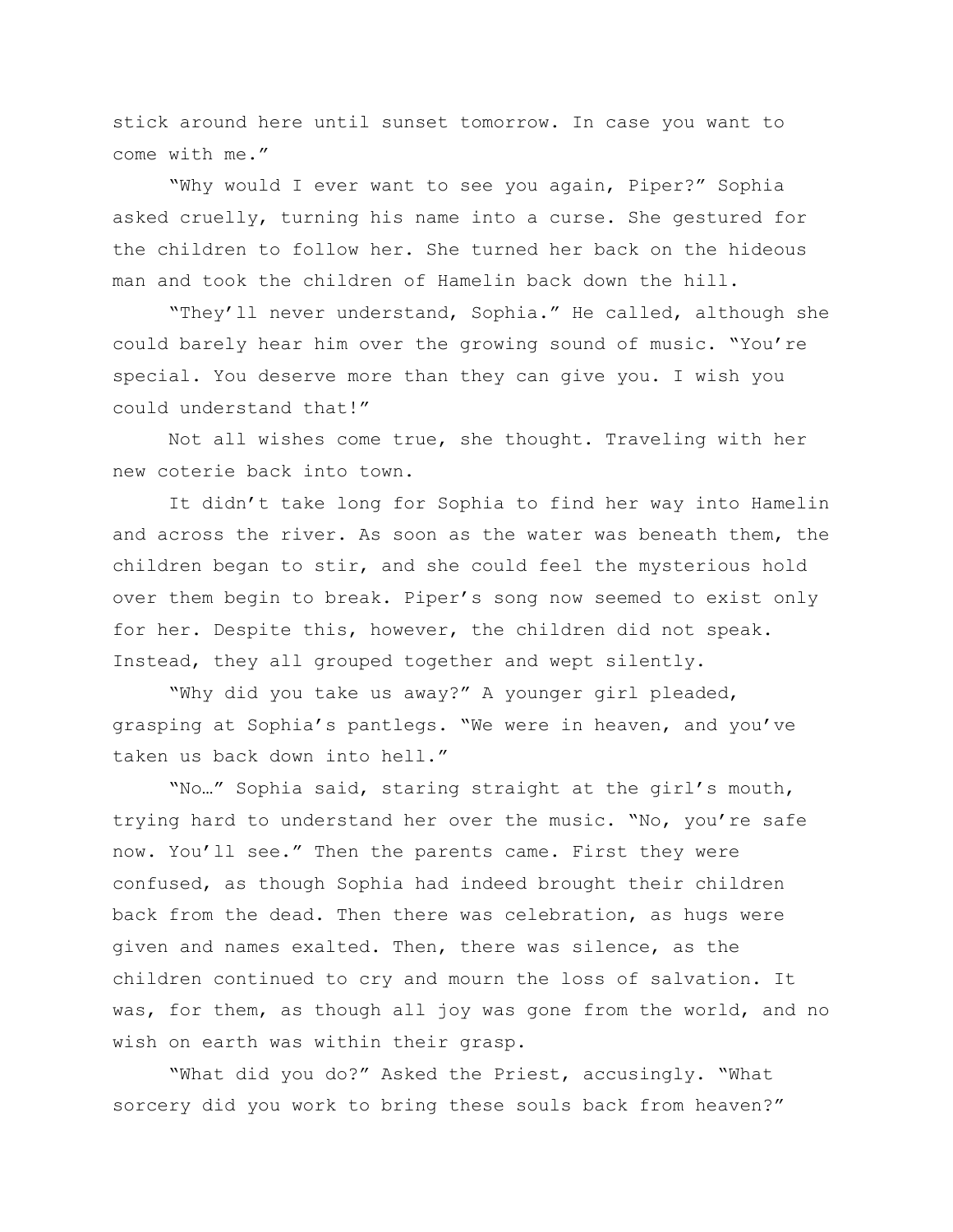"I didn't!" Sophia said, shocked.

"We saw them go, taken by that devil. You must have gone into hell to bring them back."

"That's ridiculous!" Sophia said, distracted by the music that was pounding in her head. If she could focus, then they would have to understand. "You can't honestly believe-"

The priest dismissed her with a disgusted wave of a ringed hand and rounded on her father.

"David the Jew, were you aware that your daughter was a witch? That she made a compact with hellish forces to draw these children away from paradise?"

"Will, come now, this is nonsense!" Her father said, coming forward. Sophia's mother, however, stayed back with fear in her eyes. A fear all too familiar. "Sophia, you went against my will, against all of our wishes by leaving… that is true. But you did bring the children back, surely," He gestured to the town, "Surely that's all that matters."

"Listen to me!" Sophia cried, but no one would. They had begun to argue amongst themselves, and her words were drowned out by harsh words and beautiful music. They would not hear that superstition was clouding their thoughts, nor would they understand that something terrible had been done to the children that might even be fixed in time. Instead, they were convinced that the children were all but cherubim descended from heaven, cursed to walk the earth.

"If the actor upon them were drowned," The Priest said decisively, "Then surely the spell will be broken."

"Yes!"

"Drown her!"

"Bring our children back!"

Sophia looked desperately at her father who, in his panic, looked like nothing more or less than a wild animal. He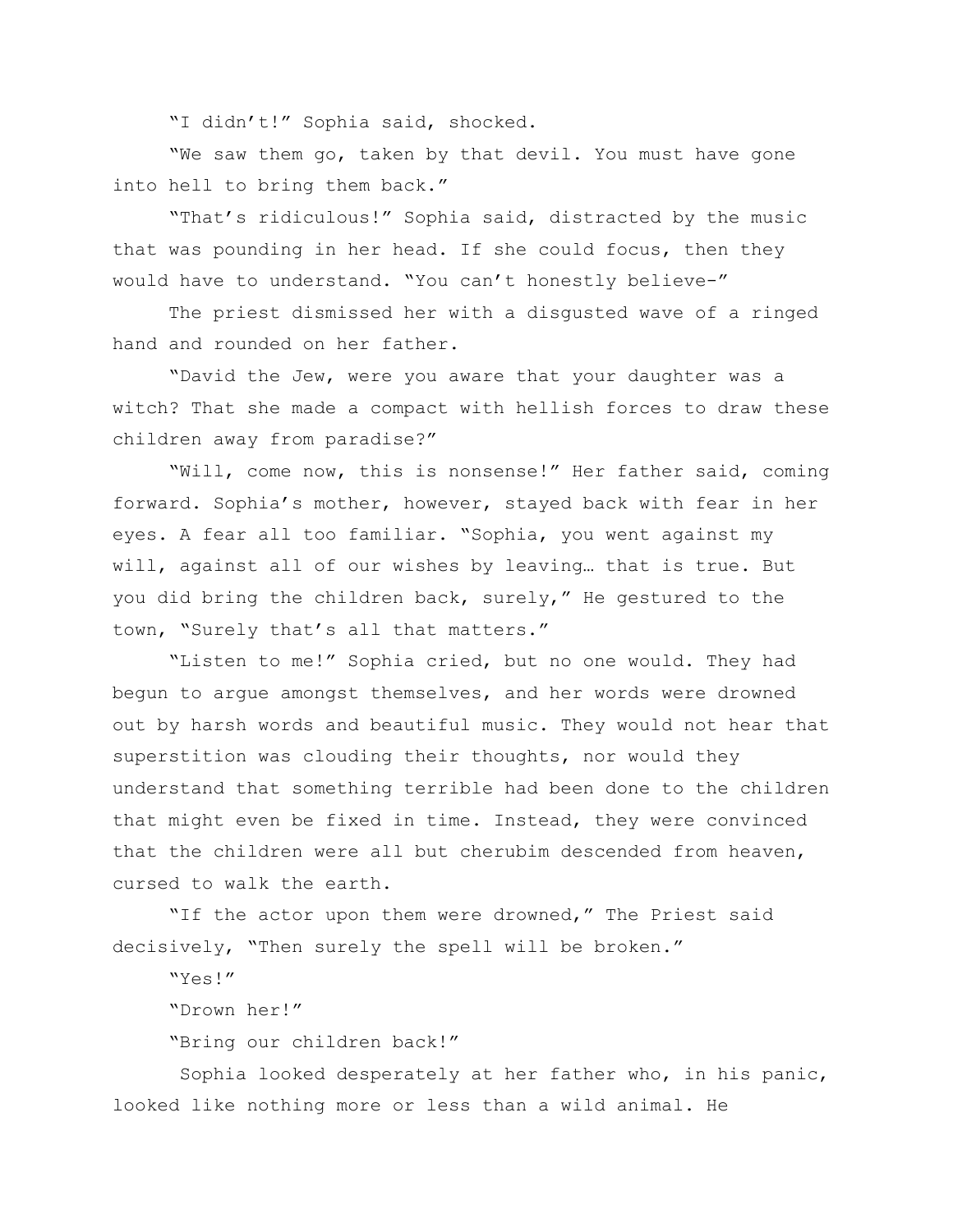whispered, no, no, no, no. Sophia turned to run, but there was nowhere to go. The townsfolk had encircled her, and they had begun to shout and chant. The children were sobbing louder than ever, and the music. The music! Sophia felt herself lifted into the air, and only just managed to call out one final time: "Please, listen to me!" Before the water cocooned her in darkness.

 $\star$   $\star$ 

In her dream, Sophia was standing on top of a hill encrusted with stars. Above her were constellations of red flowers, hundreds of them, all glowing with their own light. Amidst the constellations was Piper, playing his sad song and calling beads of light towards him. Sophia wanted to join him, but their worlds were separated even as they were similar, and she could not reach him. So she began to hum, and she lit a fire of her own. The smells of spice and of yeast filled the air, and slowly, very slowly, beads of light came to her instead. She was in control.

\* \* \*

Sophia woke, sputtering, on the riverbank far down from Hamelin. The sun was just cresting its apex and beginning to set. She stood and, without waiting for her clothes to dry, she ran. The music in her head guiding her feet.

She caught up with Piper as easily as before. He was on the road, pulling his cart even more slowly than when she first met him all those few days ago. For now his cart was stacked even higher with cages filled with rats. Rats that had children in their red eyes. She could see them now, clear as day.

"Piper?" She called, and he stopped, sighing; the music was gone again.

"Didn't work out, huh?" He asked. "No." She replied, sadly.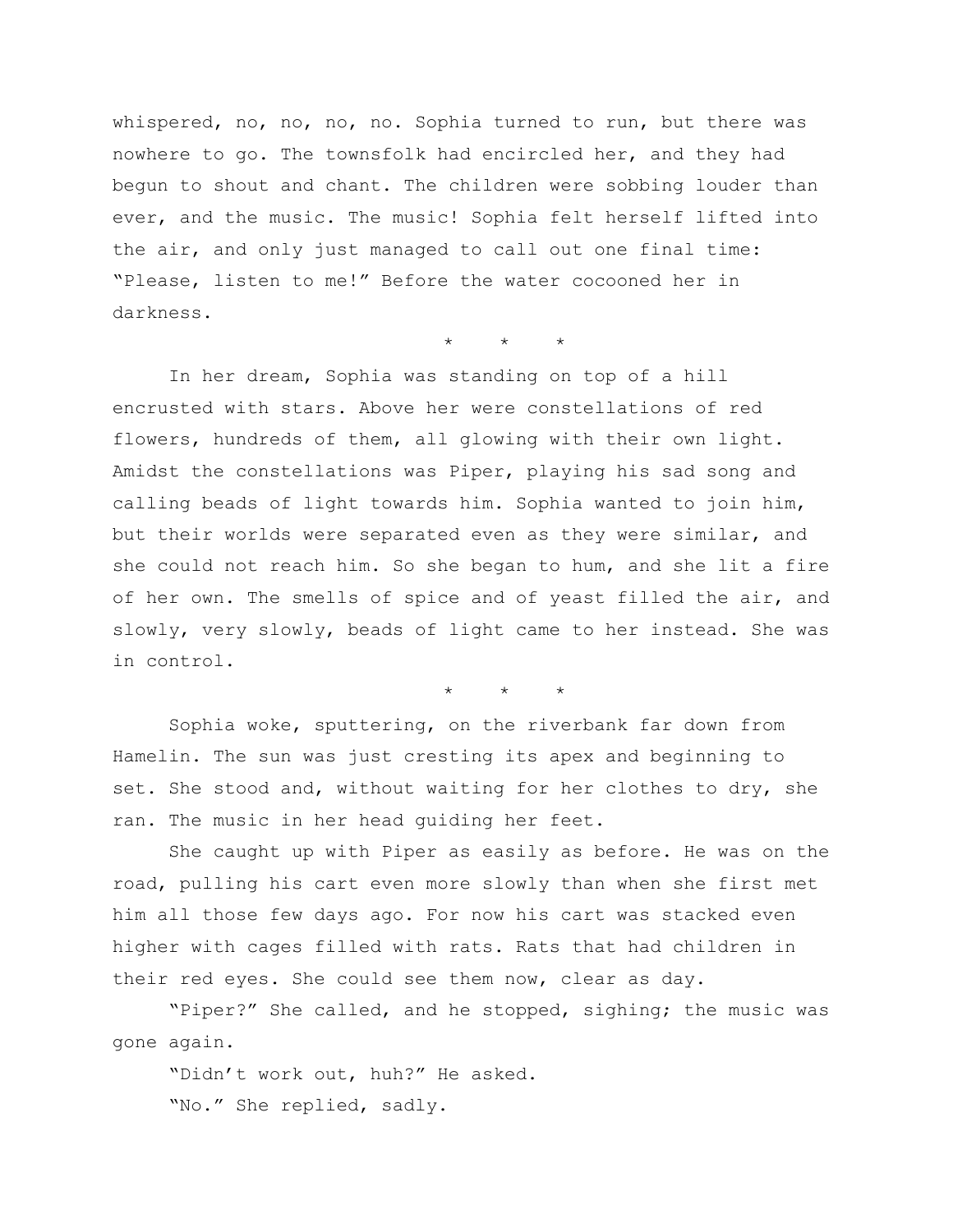"Sorry about that." He said, "People never understand, and I wish I could have stopped this. But… it had to happen. It had to..." His voice trailed off, although Sophia felt like she understood now.

"What's your name?" She asked, "Your real name."

They walked in silence, birdsong silenced at Piper's steps and insects parted before them.

"I never told you, did I?" He smiled. "I guess I'm still under your power then, aren't I? Troll."

"I guess you are, monster." She said.

"Then I decline to mention it to you, Sophia, with the hope that you will use this power to your own ends."

"You're insane."

"Yes." He said sadly. "But by choice. More's the pity. What I wouldn't give for some unwanted madness. It would break up the tedium nicely."

"Can I ask…"

"What I want?" Piper finished for her. "I don't think you'd understand, you're too young."

"You took care of that." Sophia replied coldly. "At least you can do me the decency of telling me why this happened."

"That's fair, I suppose." Piper mused, frowning. "I am sorry about all this, I wish it didn't have to be this way, but... " Sophia could tell he was lying, not only to her, but to himself. In a way, she pitied the man. He was as miserable as he was cruel, and that was the saddest part of him.

"I made a wish." He answered. And would say no more on it.

\* \* \*

Piper was asleep, and Sophia held a jagged knife in her hand. She was contemplating where best to place it, and could not decide on her throat or his. To make matters worse, Sophia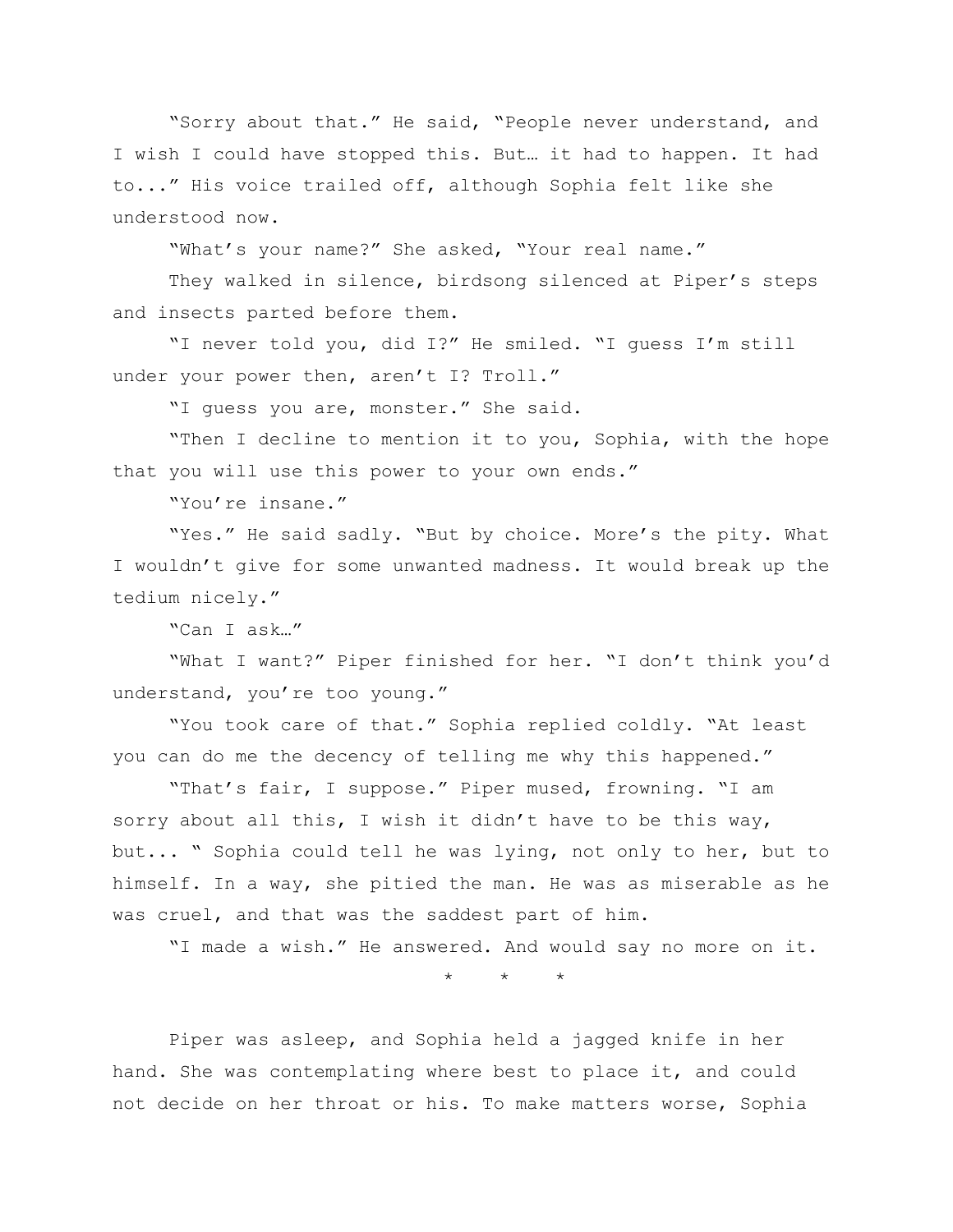was unsure whether he would even die if she went through with it. After all that they had gone through together, was she even capable of such a thing? In the most practical sense, she relied on him. Without his proximity, the music would overwhelm her. He failed to mention how his magic worked, and only said that certain conditions had to be met. It was all nonsense, but still… The song was unfinished, and she could not hear anything but its anarchic frenzy.

She lay back onto the grass, only now realizing just how hungry she was. It was such a mundane feeling that she began to weep for it. How could she feel hungry now, now that her life was over? From the oilcloth sack that she had taken with her at the start of her journey, she withdrew the remains of a slightly damp loaf of her father's hard bread. She ate it quietly, humming to herself the parts for herself and her father. The stars shined above, calling to her.

*"I made a wish."* He said. Well, maybe she would make one too.

"I wish they would know me." She said, to a tune imperceptible, a tune only the stars know. "I wish they would see my heart and know. I wish they would hear me." She breathed, and the cosmos listened.

"I wish they would listen."

Piper's flute began to glow, and Sophia finally understood the music in her head. It wasn't half finished, it was a counter-point. She began to sing, and the music filled her head with her own desires. It was sweet, and heady like summer bread. Like tobacco. Like a corpse. A star shone brightly overhead, and a beam of light fell from the heavens to lay at her feet. When the light faded, Six pots and a smoking pipe were before her, and Sophia took them without hesitation. She knew as soon as she saw them what they were, and what power they would grant her.